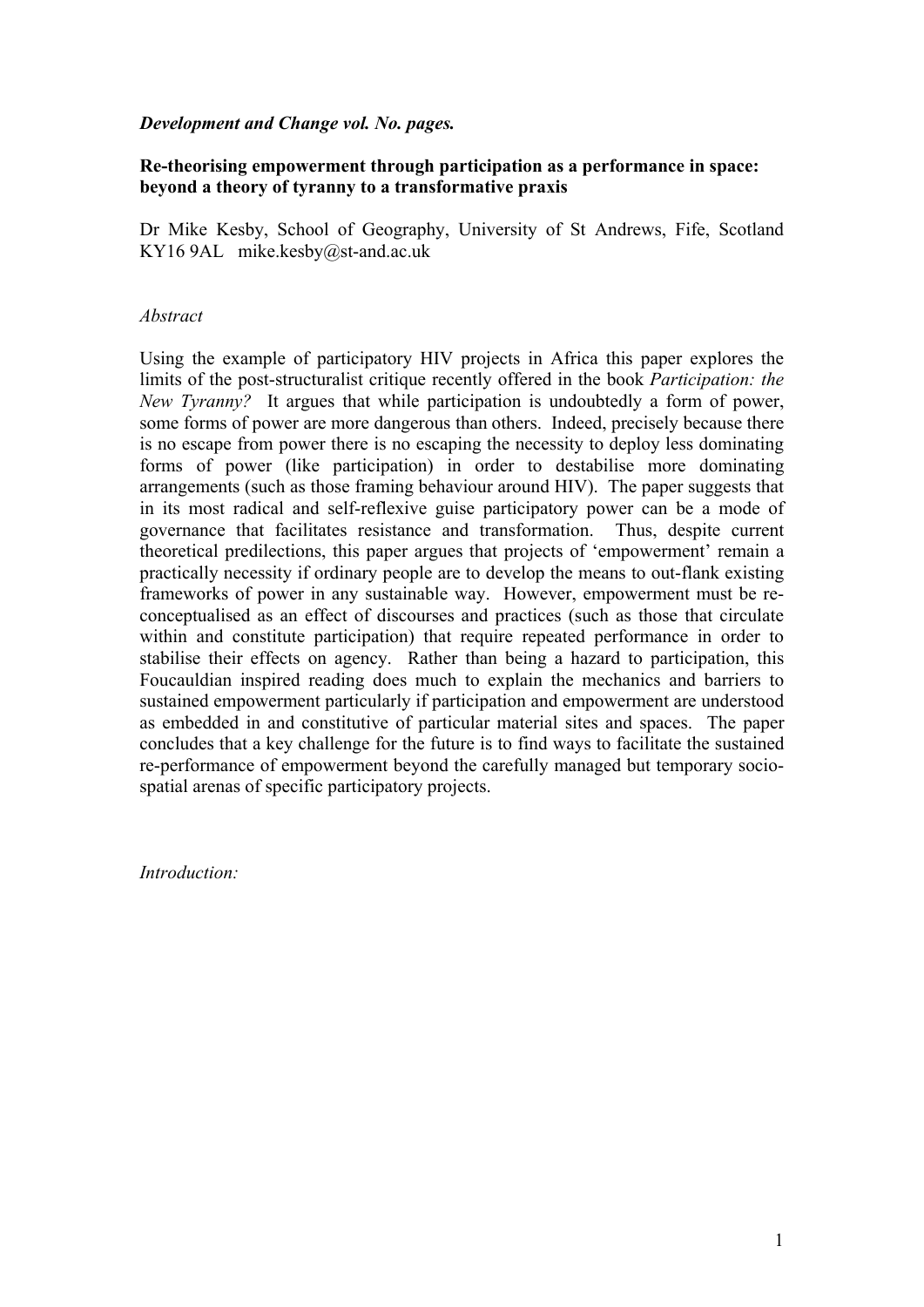This is a paper that I have been trying to write for a very long time.<sup>1</sup> It emerges from an ongoing struggle to productively combine feminist, post-structuralist and participatory theory in ways that illuminate and facilitate work around HIV/AIDS in southern Africa. After many presentations and submissions I was eventually able to rework my ideas in response to the publication of Cooke and Kothari's (2001a) excellent book *Participation: The New Tyranny?* while the conference *Participation: From Tyranny to Transformation,* organised to review the impact of that book, provided me with an opportunity to present those ideas. In essence, what this paper attempts to do is accept the post-structural critique offered by *The New Tyranny?* while at the same time suggesting that participatory approaches are nevertheless capable of facilitating *Transformation*. I come to this conclusion by refusing to be satisfied with the project of deconstruction and by exploring how the practice of participation can interrogate the limits post-structuralist theory. What emerges is a realisation that power cannot be avoided but must be worked with. This recognition necessitates a re-valuation of the notion of empowerment, but also its re-theorisation along post-structuralist lines. This in turn invites contemplation of the spatial embeddedness of the discourses and practices whose effects are empowerment because these present important new challenges for a renewed and more theoretically aware participatory praxis, post *The New Tyranny?*.

## *The contribution of the 'The New Tyranny?'*

<u>.</u>

*Participation: The New Tyranny?* (Cooke and Kothari, 2001a) provides a stinging critique of participation but is certainly not the first critical evaluation. At least six of the key criticisms raised in this volume were previously recognised by contributors to the pro-participatory volume *The Myth of Community* (Guijt and Shah,  $1998a^2$ , namely: (i) 'Participation' is a discourse which can be attached to a wide variety of political agendas: (ii) Participatory approaches can re-inscribe the very power relations they seek to overcome if they are 'delivered' as a technocratic cargo': (iii) Practitioners of participation have under-theorised the notion of 'community' and have tended to view 'local' communities as discrete, socially homogenous entities and while seeking coherent and consensual 'community views':

<sup>1</sup> My thanks to the many people who have commented on the various incarnations of this paper: (a) *PRA praxis, beyond the representational Impasse?: struggling between theory and practice in the context of gender focused HIV research in rural Zimbabwe* (University of Glasgow, 27 November 1998): (b) *Re-theorising power, empowerment and spatiality in PRA praxis* (Institute of development studies University of Sussex, 13 May 1999): (c) *Space for Empowerment: Participatory HIV Education Programmes in Rural Zimbabwe* (Britain Zimbabwe Research Day, St Antony's College, Oxford, 12 June 1999): (d) *Beyond the representational Impasse? Retheorising power, empowerment and spatiality in PRA praxis* (paper rejected by *Antipode,* 3 October 1999): (e) *Re-theorising empowerment as a performance in space; the challenge for engaged human geography and grass roots participatory praxis* (Royal Geographical Society/Institute of British Geographers Annual conference, 3-6 January 2000: University of Sussex, Brighton): (f) *Participatory research as ethical geography and the ethics and geographies of participatory research* (Association of American Geographers 96th Annual Meeting, 4-8 April 2000, Pittsburgh, Pennsylvania): (g) *Beyond 'The New Tyranny': a post-structural and spatialised understanding of empowerment through participation* (Participation: from Tyranny to Transformation Conference, University of Manchester, 27-28 February 2003).

<sup>2</sup> See also Mosse, 1994: Baylies and Bujra, 1995: Cornwall, 1998.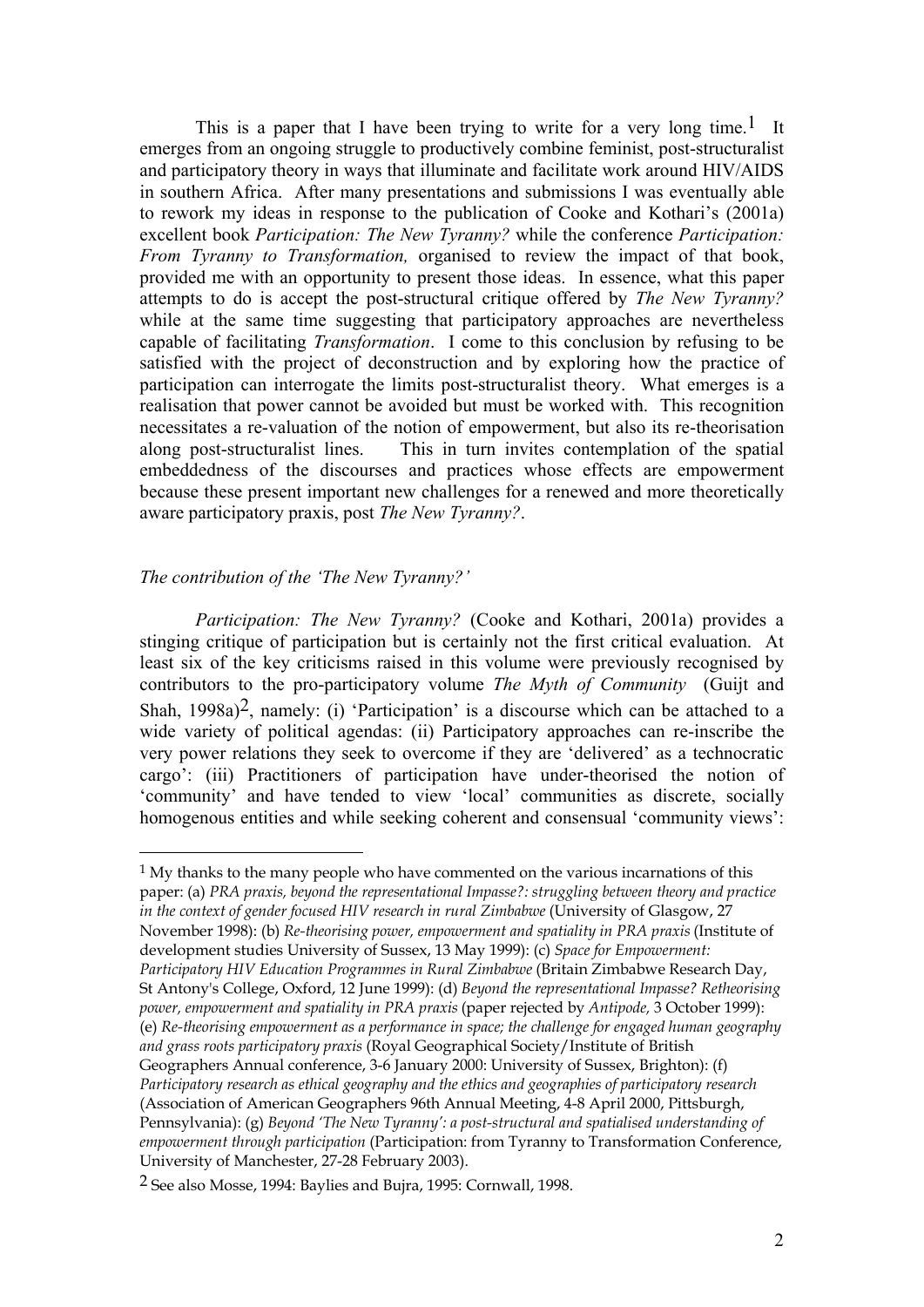(iv) 'Insider-outsider' divisions have been over-emphasis and 'local knowledge' romanticised while inter-community divisions have been overlooked and the positive contribution of 'external' agents underplayed: (v) Action at the local scale has been over-emphasised while the need to 'scale-up' and link local interventions to wider processes and institutions has been neglected: Finally (vi) participation is not a panacea for the problems of development, but has its own practical and theoretical tensions. Unfortunately most of *The New Tyranny's? authors* give insufficient credit to this ongoing 'internal' critique or dismiss it as insufficiently profound (Cooke and Kothari, 2001b). Like previous 'external' critics, they seem happy to conflated the many manifestations of participation and judge them all by the worst-case scenario (see Long and Van Der Ploeg, 1989a: Villarreal, 1992: Long and Villarreal, 1996). Thus 'participation' is condemned by association with everything from reworked World Bank modernisation theory (Henkel and Stirrat, 2001) and post-fordist management techniques (Taylor 2001) to Imperial anti-insurgency strategies (Hailey, 2001) and cold-war communist 'brainwashing' techniques (Cooke, 2001). While this reveals the 'polyvalent' qualities of 'participation' (i.e. it's a discourse that can be attached to a wide variety of political agendas and deployed to produce quite different effects - See Foucault, 1978, p. 101 and Clegg, 1989, p. 154) this heterogeneity also *includes* radical, self-critical efforts to pursue 'deep participation'. Just because 'participation' has been used to serve conservative agendas does not mean that could never be deployed through other epistemologies to more radical ends (Kesby, 2000a).

Having said this, *The new tyranny?* does offer the first coherent post-structural analysis of participation, and here its universal evaluation of all expressions of participation is justified. Not only does the book recognise that the 'shallow' use of participation is the dominant paradigm, it goes beyond the suggestion that the problem lies only with the 'abuse' of the *techniques* by those uncommitted to the *philosophy* of participation (e.g. see Maguire, 1987: Lather, 1991: Seeley *et al*., 1992: Woelk, 1992: Cornwall and Jewkes, 1995: Mayoux, 1995: Walters and Manicom, 1996; Hagey, 1997: Smith and Blanc, 1997). Rather the book develops a Foucauldian analysis that undermines the comfortable assumption that participatory research and development are *alternative* approaches untouched by power. It questions whether advocates really are simply involved in projects that redistribute power and provide marginalized communities with the means to a voice among the powerbrokers of development, and marginal groups a voice within their own communities. *The New Tyranny's* most controversial assertion is that even when participation is being pursued most 'deeply' it is still a form of power with potentially dominating effects.

# *A Foucauldian understanding of power:*

Before *The New Tyranny*, most in the field of participatory development implicitly held a 'sovereign' view of power. In this paradigm, power is imagined as a commodity concentrated in the hands of a few. It emanates form the top down and from the centre outwards and is exercises instrumentally to dominate marginal groups and recreate ideologies that maintain relations of dominance. Power is a zero sum game polarised between the winners who have it and the losers who lack it (e.g. see Maguire, 1987; Kinnaird and Hyma, 1993). This model has underlain discussions on everything from the imposition of research agendas and development strategies by outside academics and government officials to men's refusal to use condoms with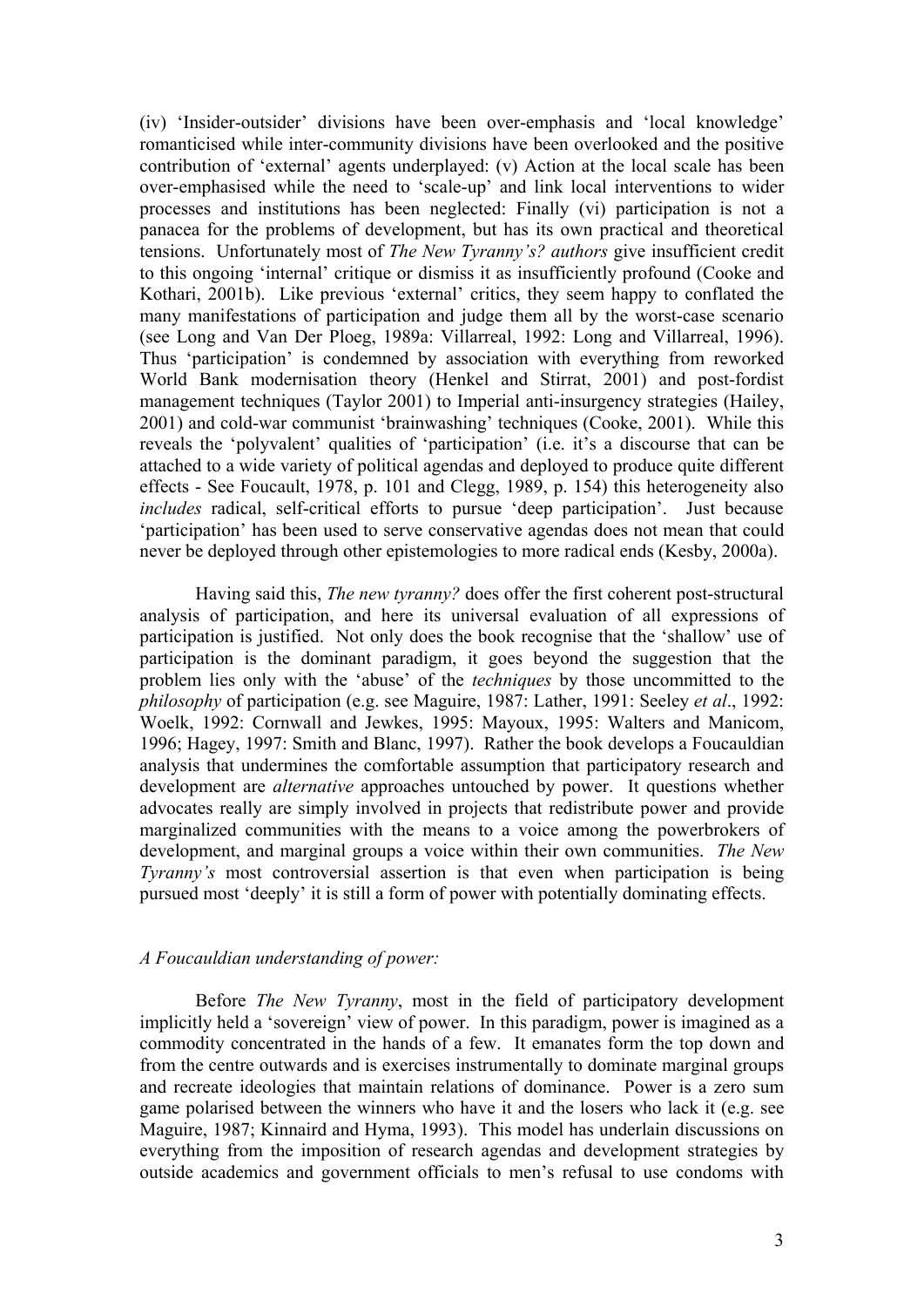their female partners. While the post-structural view of power developed by *The New Tyranny?* does not dispute these relationships as *effects* of power, it does challenge the established understanding of how these effects are produced.

Foucault begins with the microphysics of power's production. From his poststructural perspective (Foucault, 1977, p. 194; 1978, p.92-102), power is not concentrated nor is it a commodity to be held, seized, divided or distributed by individuals. It is a much more decentred and ubiquitous force acting everywhere because it comes from everywhere. For Foucault, power is not inherent within powerful subjects but is dispersed throughout the complex networks of discourse, practices and relationships that position them as powerful and which justify and facilitate their authority in relation to others (Clegg, 1989, p. 207). Nor does he believe power to be inherently negative, limiting or repressive; rather it is inherently *productive* (of actions, effects and subjects) even when at its most oppressive. Thus, power 'governs' not simply by refusal but also by permission; by telling people what they must be, by enabling and conditioning the possibilities for their action and by constituting regimes of truth by which they may understand and live their lives. This kind of power is not mostly absent except when exercised; Foucault suggests it is constantly at work within the discourses and practices that structure daily life. Following from this, he stresses that the effects of power are not intrinsically stable but *appear to be so* for as long as the knowledges, representations and practices constituting positionings and assemblages continue to be reproduced. It is not just elites that do this work; *all* individuals simultaneously carry and undergo power. Dominated subjects are implicated in transmitting and reproducing the very discourses and practices that constitute them as inferior even as they act out their social defined roles and subjectivities. For Foucault, power is most effective and most insidious where it is 'normalised'; where self-expectation, self-regulation and self-discipline generate compliant subjects who by their own thought, words and deeds actively reproduce hegemonic assemblages without being 'forced' to do so.

Foucault generated this model of power through his investigation of the development of 'disciplinary society' in modern Western Europe. Nevertheless, his notion that power circulates within discourses and practices has a much wider utility. For example, in my own work I have utilised this approach to the understanding of pre-colonial, colonial and post-colonial gender relations in Zimbabwe and their embeddedness in space (Kesby, 1996, 1999) as well as the social embeddedness of HIV in this context (Kesby, 2000b). I have explored the network of discourses and practices that simultaneously constitute gendered identities and local and domestic spaces in ways that position men as powerful subjects and women as dependant ones. Traditionally, communities and homes (the centres of all social, economic and political activity) were constituted patrilineally which conferred masculinity with a sense of permanence, presence and authority. Femininity meanwhile, was imbued with a sense of transience, otherness and difference because women never quite 'belonged' anywhere. Marriage practices meant daughters were destined to leave their father's place while wives were 'outsiders' in their husband's realm. Women's dependence on male guardians was a daily reminder that they should 'know their place' (since they were never quite in *their place*). Exchanged for cattle and transferred between homesteads at marriage, women disciplined themselves to fulfil their social roles as producers/reproducers lest they face the shame and economic hardship of being divorced/returned (or never married/transferred). Despite huge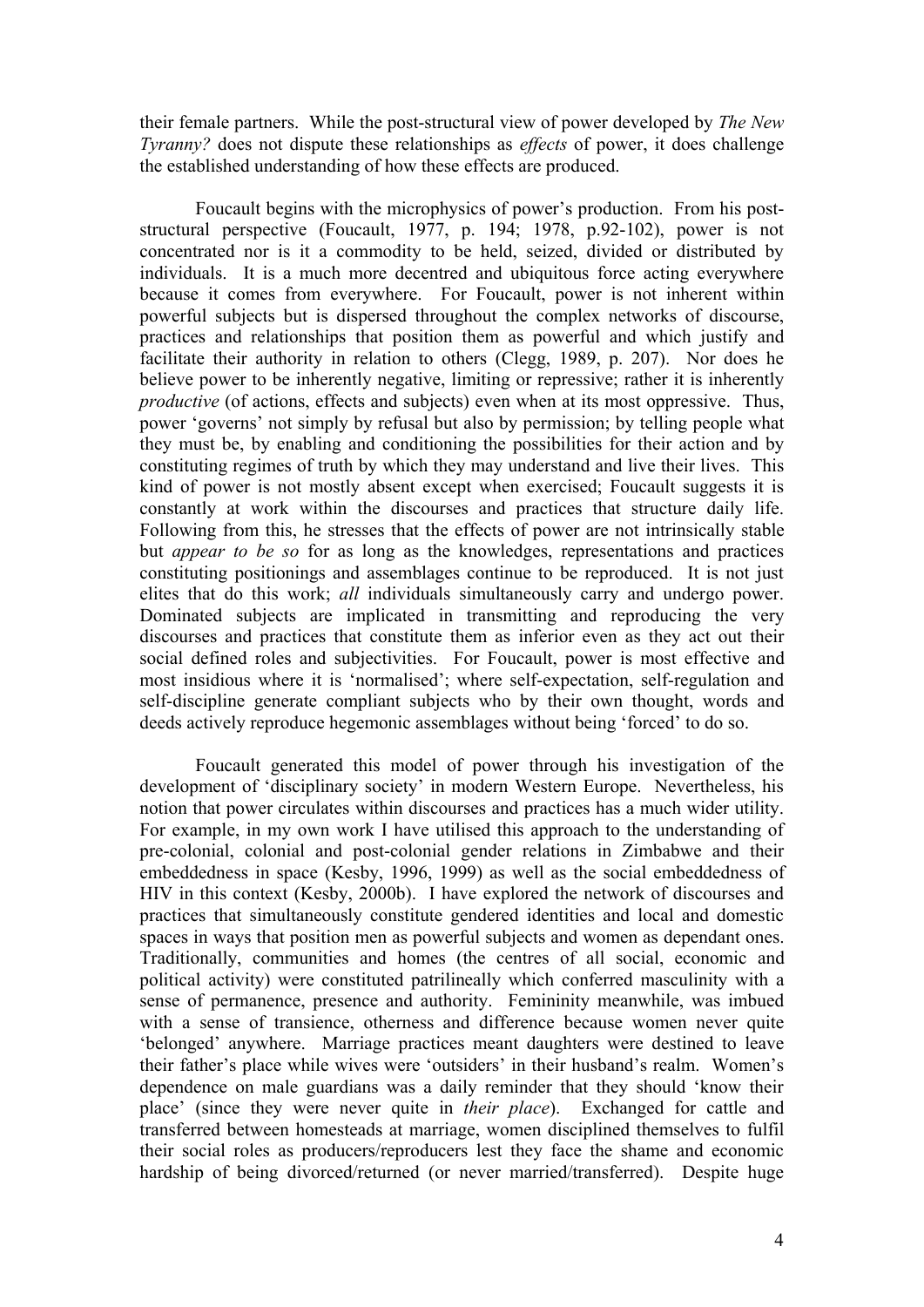upheavals and change during the colonial period, this network of discourse and practices has been reproduced in old and new ways and their power effects still shape domestic space and gender identities in contemporary Zimbabwe. Thus, women who 'know their place' find it difficult to initiate discussion of sexual risk or condom use within the domestic arena despite the prevalence of high-risk behaviour among both men and women. I would suggest that while the *effects* of power here are that men dominate women in sexual relations; their source lies in the discourses and practices simultaneously constituting gender and domestic space, not in the hands of men themselves. This is even the case where men use violence and coercion to obtain sex (which they frequently do see Wood *et al.,* 1998: Kesby, 2000b), although this may seem an obvious instance of 'sovereign' power. Men can act as they do because society condones the 'disciplining' of women who are 'not *Self-*disciplined enough' to respect their husband's authority and to 'perform their conjugal duties'. Moreover, women reluctantly recognise men's 'right' to behave this way (although attitudes are changing) and even use sex after a violent episode as a means to calm their partner, mend relations and forestall threats of divorce/eviction (Kesby, *et al*., 2002).

While Foucault's understanding of power is extremely useful to the analysis of something as patently dominating as unequal gender relations, it has a sting in the tail. For him, power is everywhere; it permeates and constitutes *all* social relations. Thus, even humane, just, liberating and emancipating discourses and practices are entangled with power and contain forces of domination (Foucault, 1977: Sharpe *et al* 2000).

# *Participation as a form of power:*

For advocates of participatory approaches a Foucauldian critique can seem threatening. Rather than being a means to distance oneself from the power relations inherent in the processes of research and development, participatory approaches turn out to *be* forms of power whose democratic principles, techniques and social relations can be deconstructed to reveal dominating attributes. The critique developed in *The New Tyranny?* (and elsewhere) makes the following penetrating critique:

First: although once marginal, participation is now so prevalent as to constitute a 'new orthodoxy' in development. A certain legitimacy has emerged around the approach that makes other forms of intervention and investigation seem unethical or invalid (Cleaver, 2001). This closure can make 'participation' a dominating form of knowledge that excludes other possibilities for research and action (Long and Villarreal 1996: Henkel and Stirrat, 2001).

From this "tyranny of techniques" (Cooke and Korthari, 2001b), a second problem flows: practitioner's enthusiasm for the utility and legitimacy of participation can obscure rather than reveal 'local knowledges' **(**Long and Van der Ploeg, 1989: Long 1989a: Lather, 1991: Patai, 1991: Villarreal 1992: Cornwall and Jewkes, 1995: Long and Villarreal, 1996: Mohan, 1999: 2001**)**. This is particularly true of technocrats who view participation's technologies as neutral tools (Cleaver, 2001). In fact the maps, matrixes, sensitively managed discussion groups and famously 'relaxed approach' are already laden with the perspectives, logic, values and priorities of western experts and these shape and determine the knowledge they produce (see Long, 1992b: Mosse, 1994: Robinson-Pant, 1996: Kothari's 2001: and Mohan, 1999: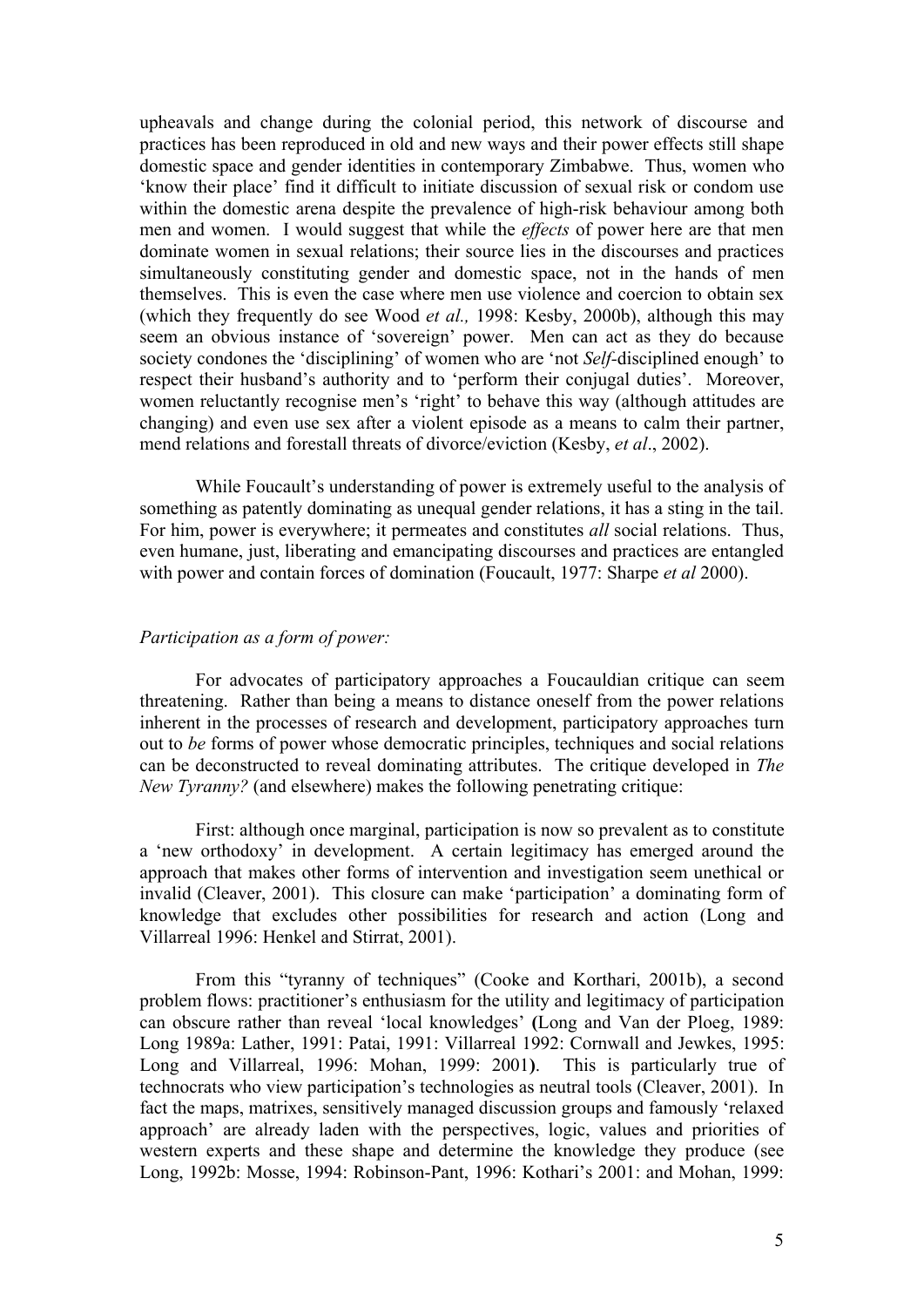2001). However, there is more at stake than issues of 'indigenousness'. Even if practitioners utilised local forms of representation such as dance, song and story telling as a basis for participatory work (see Mohan, 2001) the approach would still constitute a frame through which participants' knowledge *becomes* (see Henkel and Stirrat, 2001). Thus, while participation is usually presented as a means to *reveal* subjugated knowledges and access silenced voices, its technologies and social relations actually *create* new forms of knowledge and ways of knowing. They summarise and condense the complexities of everyday life and produced linear and formalised representations (Kothari 2001). For example a diagram representing contexts for sexual activity (see Kesby, 2000b) generates visual, discursive and public ways of knowing things that were once performed, non-discursive and privately experienced. Moreover, while facilitators are usually regarded as benign moderators, the discourses and practices of participation actually constitute them as domineering agents who determine both *what* can be know and *how* it can be known (Guijt, Kisadha and Mukasa, 1998: Hailey 2001). This is "the tyranny of decision-making and control" (Cooke and Kothari, 2001b). So for example, the legitimacy that 'participation' brings to an HIV study can disguise the external imposition of this sexual health agenda on people with many other problems (Wallman, 1997: 1998) while the efficient management of community discussion can suppress particular experiences and alternative agendas even as they ascertain the 'general community' view on 'the topic under review' (Mosse, 1994: Long and Villarreal, 1996). Finally consultants who seek community consensus without recognising the existence of *competing* local knowledges can end up consolidating dominant social norms by reconstituting them through the legitimating frameworks of participatory knowledge ("the tyranny of the group", Cooke and Kothari, 2001b). In these various ways therefore, the production or participatory knowledge produces rather than uncovers truth and is inseparable form the exercise of power (Kothari, 2001). As such, participatory approaches do not escape the post-structural critique of representation levelled at other forms of research (See Clifford and Marcus, 1986: Mohan; 2001).

A third element of the critique reveals participation to be form of what Foucault calls *governmentality*. This term relates to the ways in which subjectivity is constituted within a constellation of powers and the way people are implicated in continuously and permanently governing themselves as an effect of those powers (Clayton, 2000a). Thus the discourses and practices of participation powerfully govern the possibilities of behaviour, reflection, representation and action within a given arena of research or intervention. They are powerfully productive of new subject positions: principally that of 'participant' (see Henkel and Stirrat, 2001). Within the bounds of a project 'participants' must learn to constitute themselves as equals to their peers; as part of a collective; as responsible for their own progress; as self-reflective, self-policing agents engaged in a rolling process of critical and rational self-analysis. I am particularly aware that participatory HIV work involves such governmentality since it explicitly seeks to govern the possible parameters for social behaviour and insists that participants constantly inspect and regulate their most intimate actions (Kesby *et al*., 2003a). Here 'participation' seems inseparable from what Foucault calls biopower, by which he meant the techniques of self-surveillance that subjugate bodies and whole populations to hegemonic frameworks of power (Clayton, 2000b). Through participation people establish that they are requiring of intervention and become implicated in normalising the discourses and practices *of* participation. Meanwhile, participation's discursive claim to 'inclusively' excludes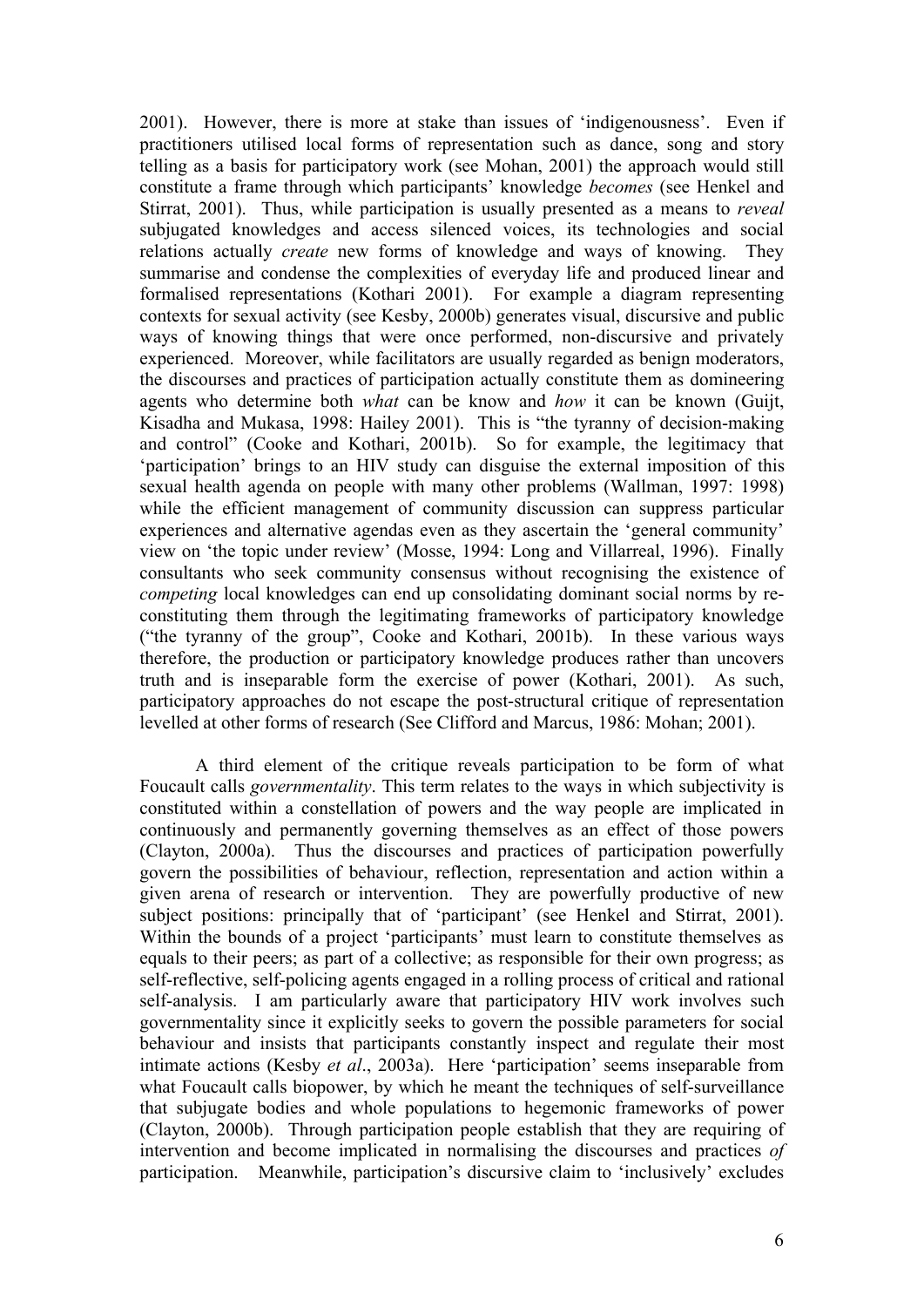those who decline the opportunity to participate while its 'legitimacy' makes their resistance 'invalid' (see Cleaver, 2001: Kothari, 2001). Finally, Henkel and Stirrat (2001) suggest that through participation people are drawn into becoming subjects who are compliant with broader social, economic and political rationalities of modernisation: this they say, makes empowerment through participation tantamount to what Foucault calls subjugation.

Kothari (2001) summarises the existing post-structural critique of participation using the trope of performance. The arenas of a given project are like a stage on which participants are invited to perform dramatised reproductions of their complex lives in ways that make sense to an external audience. She characterises this context as 'front-stage'; a place in which performances are enacted in order to make an impression in public life. They cannot therefore, she claims, allow performers to be sincere (read; give an *authentic* account) because they avoid/are devoid of the 'backstage'; places where 'unrehearsed', 'private' performances, 'not intended for public consumption', take place in rehearsal for the production of front-stage performances. Rather, these performances are 'contrived' by facilitators who act as stage-managers and directors scripting events in ways conductive to project objectives and using genres and props that are alien to the performers. Those who lack the skills or talent to perform on this stage or who simply avoid it, are exclude from the spaces in which the legitimised, new front-stage performances are being sponsored and produced (Cleaver, 2001: Kothari 2001).

As is common among those employing a post-structualist perspective, the authors of *The New Tyranny?* are long on the need to deconstruct the object of their critique by exposing its entanglements with power, but short on solutions to the problems they raise. The book offers little to replace the energy, enthusiasm and optimism that used to surround the use of participatory approaches. Their reading of post-structuralism is that its logic demands relentless, tireless deconstruction of the powers that govern our analysis and action. Thus Henkel and Stirrat (2001) call for an 'Anthropology of development' that focuses less on the people "out there" and more on a self-reflexive critique of "the whole process of 'development': its discourse, institutions and practices". For her part, Kothari (2001) evokes resistance to and subversion of, the 'tyranny of participation'. Drawing on Foucault's maxim that wherever there is power there are also opportunities for resistance (Foucault 1978 p.95), she urges performers to delude their external audience and in this way perhaps become empowered. Taylor (2001) meanwhile, seeks a 'genuinely radical' 'challenge from below' involving a '*spontaneous* coming together of different individuals and groups who see their common subordination to the social and economic powerrelations of capitalism'.

# *The limits of the existing post-structural critique of participation*

While I welcome and agree with the post-structural critique offered by *The New Tyranny?* I believe it is limited in several significant ways. First I think its tone is far too pessimistic. My own experience of using participatory techniques (Kesby, 2000a: b) and evaluating participatory HIV education and empowerment programs in Africa (Kesby *et al*, 2002) make me want to remain optimistic about the potential of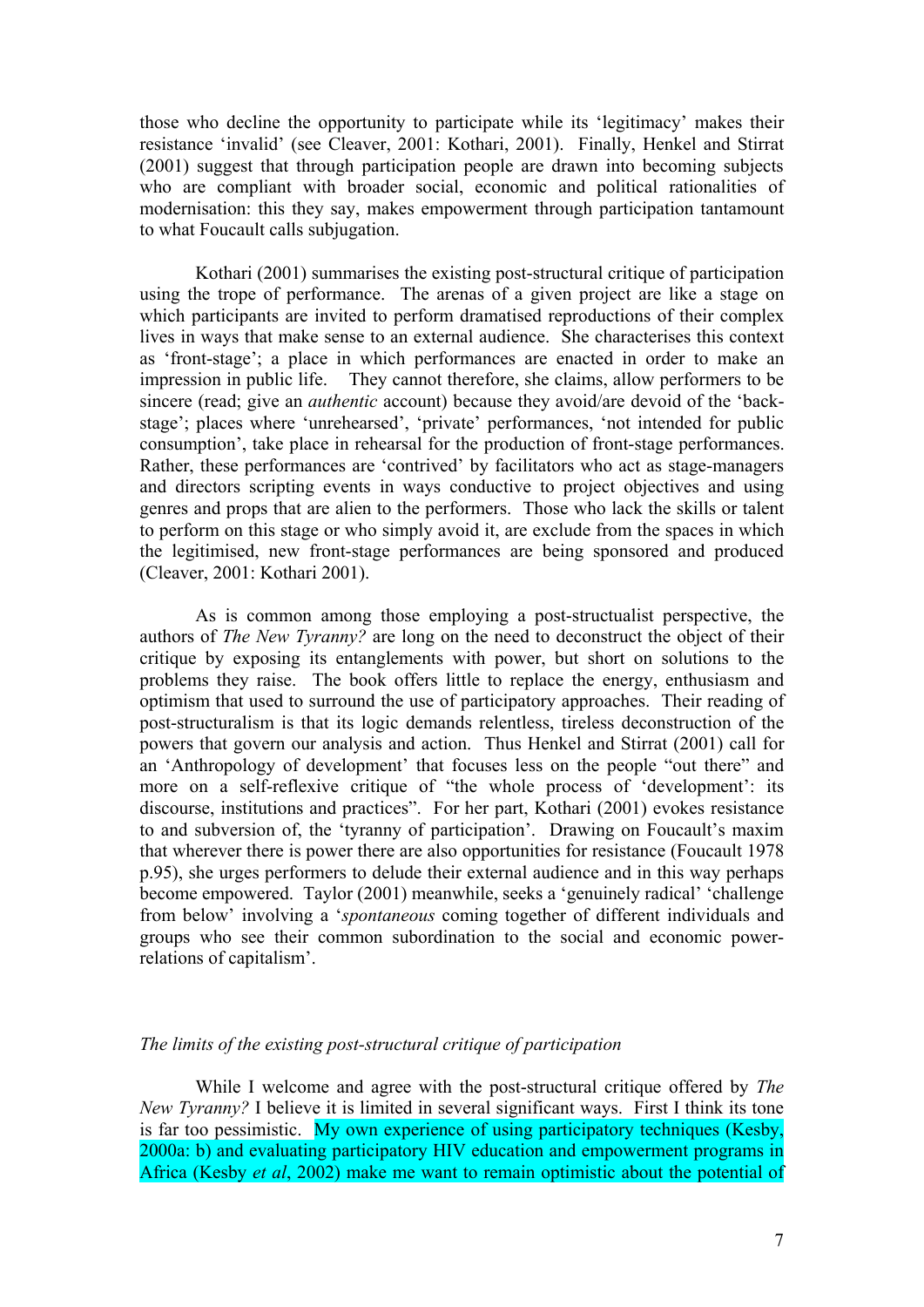participatory approaches. Take for example, the *Stepping-Stones3* programme which uses a manual and illustrative video to guide facilitators and participants through a suggested sequences of eighteen, three-hour exercises over twelve weeks addressing core issues surrounding HIV in their communities. Discussion on sexual health are linked to others about alcohol abuse, money and household decision-making and the hopes and fears of young people. Later sessions develop assertiveness and explore ways in which people can change their behaviour and prepare for the future, even in the face of death. Peer group meetings are interspersed with mixed sessions helping individuals, peer groups and communities to explore their different social, sexual and psychological needs and to analyse the communication blocks they face. While a rather directive approach to participation, *Stepping-Stones* attempts through the intervention of outsiders to enable participants to reflect on their own experiences using techniques such as role-play and diagrammatic visualisation. Crucially the program provides people (particularly women) with an arena within which to 'rehearse for reality' the alternative social interactions they have explored (see Welbourn, 1995: 1998: Gordon and Phiri, 2000: Jewkes, 2000: Strategies for Hope, 2001). Far from simply extolling the virtues of indigenous understandings (see Mohan and Stokke 2000: Cleaver, 2001: Mohan: 2001), projects like this can help identify the limits of local knowledge, break silences and improve communication around HIV/AIDS and go some way to empower Africans *themselves* to renegotiate their own socio-sexual identities and behaviour (Cornwall and Welbourn 2000: Kesby, 2003b). Evaluations suggest that the programme is having many positive impacts. Certainly domestic relations seem to improve among participants; violence and alcohol consumption reduces while negotiation about household expenditure and safe sex improves. Participants also report a greater willingness to care for those with AIDS, to write wills<sup>4</sup> and discuss sexual matters with children. There is also some evidence that condoms use has increased and that women have become more confident about attending public meeting (Welbourn, 1998: Kesby *et al*., 2002).

My positive feelings toward participation are coloured by this context (you will make your own judgement as to whether my arguments have utility in the contexts you know best) and it seems to me that in the context of sub-Saharan Africa's HIV pandemic, participation is not the *most* oppressive form of power that people will ever encounter. Thus, while I agree with Foucault (1983, p. 343) that "everything is dangerous" (by which he meant that even emancipatory discourse are systems of power with the capacity to dominate), I think it is important to establish that some things are more dangerous than others. Foucault's own death from an AIDS related illness in 1984 illustrates this. Had he lived, Foucault might well have characterised contemporary safe-sex discourse as a form of power the productive effects of which are bound to be resisted (see Kesby *et al*., 2003a). Nevertheless his own experiences in the gay bathhouses of late 1970s San Francisco (see Miller, 2000) would have been a lot less dangerous if this form of biopower had been pervasive enough to subjugate his and others anatomical performances at that time.<sup>5</sup>

1

<sup>3</sup> *Stepping-Stones* is run by the NGO ActionAid and local partners across the continent.

<sup>4</sup> Under both the general and the customary legal systems in Zimbabwe, the absence of a will results in most of a dead man's property devolving to his male relatives. As a result widows can be dispossessed of land, homes and other valuable property.

 $5$  It is essential to constitute such forms of Biopower in the African context, at least until an affordable vaccine is found or something other than sexual relations is *proved* to be the major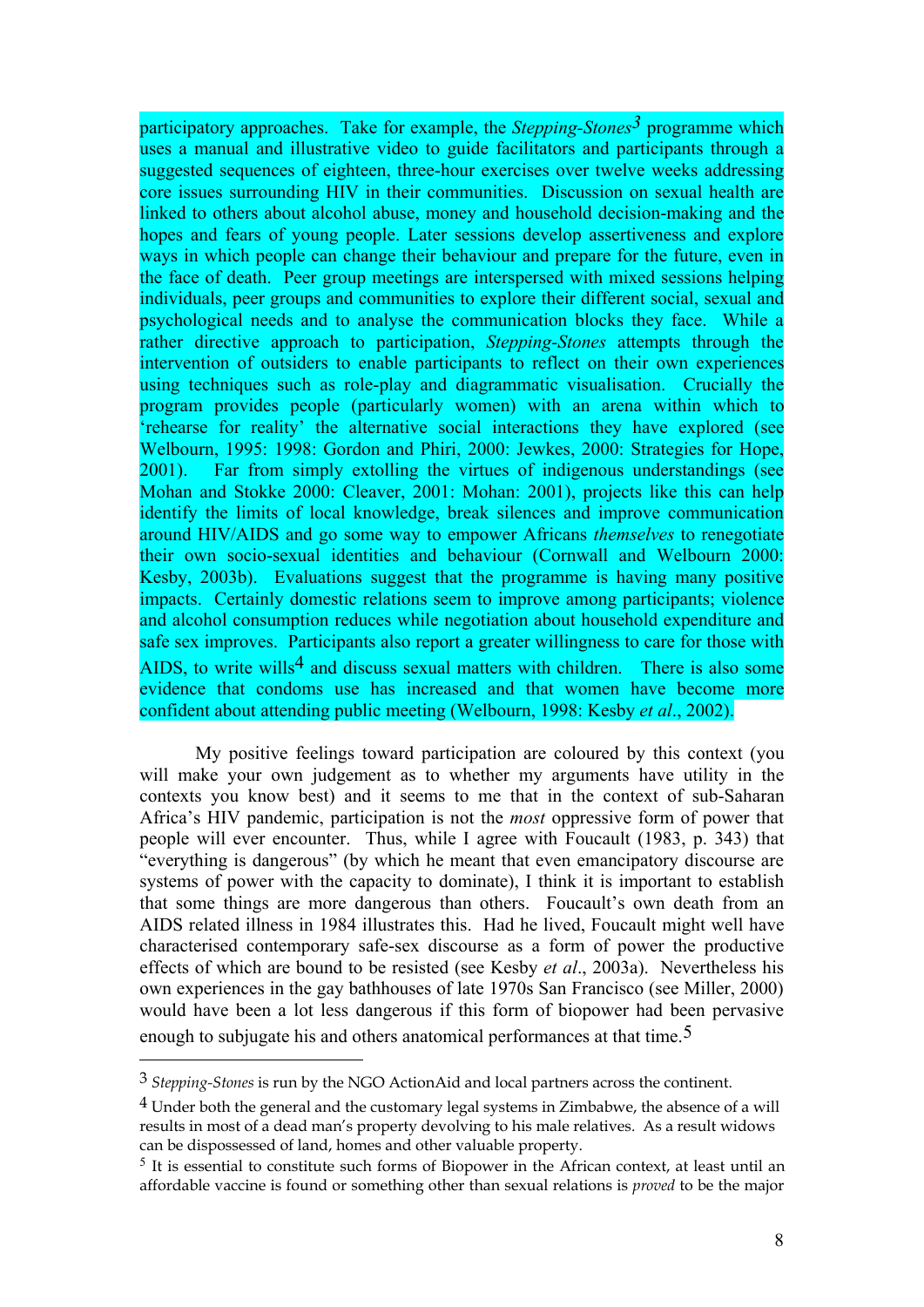Secondly, although advocates of participation have been accused of placing themselves at the centre of the development process by self-consciously suggesting that they can make a difference if they only learn to let the other speak (see Mohan, 1999: Mohan and Stokke, 2000), I believe that this is much more of a problem for the kind of 'Anthropology of development' proposed by Henkel and Stirrat (2001). Coming from critical Human Geography which not yet caught in the tyrannical grip of a participatory paradigm but which is replete with self-reflexivity, I am attracted to participation's practical attempts to make *others'* decision-making, self-analysis and action central to what research might be about (Kesby 2000a: 2003b). Thus rather than an anthropology of development, I prefer Mohan's (1999: 2001) call for an exploration of dialogic research that recognises the limitations of all subject positions (such as those of 'outsiders' and various groups of 'insiders'). However, it seems to me that the participatory arena is precisely the kind of material space in which it might actually be possible to "work… the hyphen between dualisms" (Mohan, 1999, 50) and where the textual spaces opened up by complex academic debates could begin to have some practical effects on the ground.

My third problem with the *The New Tyranny?* is that its authors limit themselves to using post-structuralism simply to deconstruct participation and fail to consider whether a discussion of participation could help re-theorise poststructuralism. It is my belief that post-structuralist critique can *and must* say more than that power is ubiquitous and 'resistance' (not least to 'participation') is the best that can be hoped for. Calls for resistance to all forms of power must seem a little intangible to those faced with a combination of poverty, gender inequality and HIV risk in southern Africa, and perhaps require a certain privileged positionality to appear tenable. As Whitford (1994 in Robinson, 2000) has observed; in political terms, while the imagined stability of power immobilises, so do calls for its perpetual disruption.

Fourthly, in the context of my work the evocation of people to 'resist' their subjection to participation is problematic not least because they need practical means to resist HIV transmission *more* than they need to resist the power effects of participatory HIV projects. Moreover, while 'resistance' is readily evoked in *The New Tyranny?* its meaning is poorly-theorised: (i) there is a risks of re-introducing the very binary logic for which participation is criticised (see Kothari, 2001: Mohan, 2001), this time in the form 'power: bad/resistance: good (or as good as can be expected)'. In fact resistance cannot be viewed as powers' polar opposite, but must itself be seen as entangled with domination (Sharpe *et al*, 2000). *The New Tyranny's* own account makes this point if we remember that participation (now accused of tyranny), originated as a form of resistance to earlier orthodoxies. (ii) Furthermore, the reification of 'resistance' is itself 'dangerous' since not all forms of resistance can be celebrated. Sometimes it is motivated by reactionary principals intent on re-fixing forms of power far more domineering than those constituted by participation; the desire to maintain the marginalized position of women and youth for example. Besides, participants hardly need encouragement to resist, and are more than capable of transforming interventions at the interface between external agencies and local

<u>.</u>

cause of rapid HIV transmission in this region (e.g. recent claims that reuse of contaminated hypodermic needles is the root cause of 60% of infections in Africa, see BBC, 2003).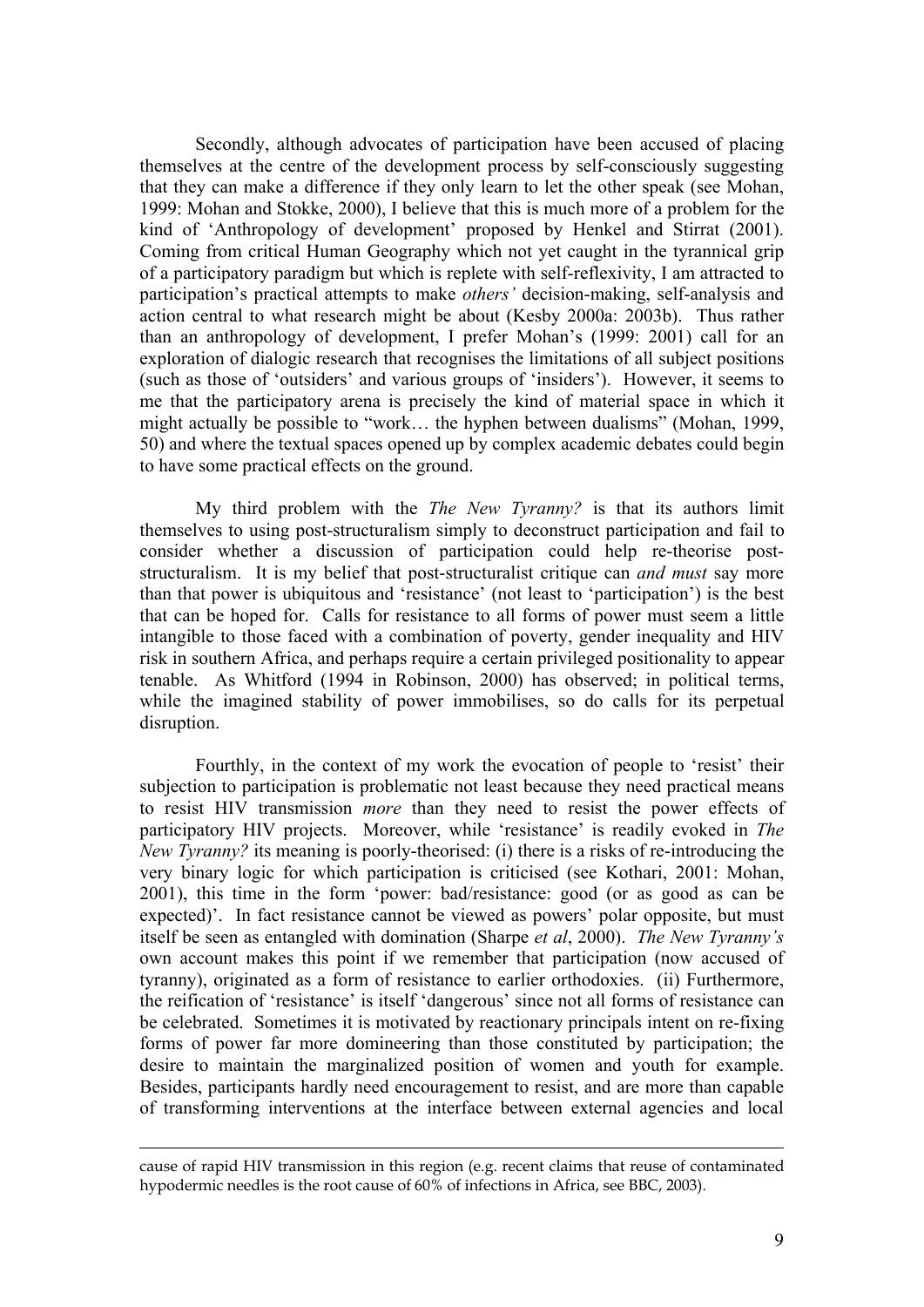communities (Long, 1992a,b c and Long and Villarreal, 1996 e.g. reinterpreting assertive language techniques as traditional politeness in ways that reinforce as much as challenge dominant gendered frameworks see Kesby *et al*., 2002). (iii) A silence surrounds the catalysts and frameworks that will make 'resistance' practicable. Thus while Taylor (2001) claims that participation must be 'spontaneous' if it is to be authentic not contrived, his implicit belief that Marxist discourse will frame a more 'authentic consciousness' only escapes deconstruction as itself a form of power/knowledge because it remains muted. (iv) Finally, while advocates of participation certainly need a better understanding of individual action (see Cleaver, 2001), the post-structural critique advanced in *The New Tyranny?* would *also* benefit from a closer inspection of the connections between structure and agency as they relate to the nature and sources of resistance. The book's lack of clarity about the notion of resistance leaves readers caught between two impossible positions; on the one hand, yearning for a form of knowledge and action beyond power and on the other, feeling that if power is so pervasive and 'unauthored' then it is impossible to feel optimistic about the possibilities of 'authentic/spontaneous' resistance (see Sharpe *et al*., 2000).

# *Beyond '*The new Tyranny?*'?: Understanding unstable frameworks of power and the processes (and sources) of resistance and change:*

 If we are to say something more (practical) than that power is everywhere, and must be resisted everywhere, a closer reading of post-structuralist notions of power is necessary particularly as they relate to the processes of change. While Foucault's work stresses the pervasiveness of power, it also emphasises its instability: assemblages of discourse and practices require constant reproduction and reperformance, if they are to survive, appear unchanging and resist transformation. Notwithstanding these processes of reproduction however, constellations of power continually undergo mutation, dislocation, change and occasionally, transformation. The key question is how?

 Rather structural interpretations of Foucault's ideas emphasise subject's constitution through structures of meaning that compel them to repetitively re-perform and re-signify these same norms. Herein change might be explained as occurring via two kinds of accidental and gradual systemic 'slippage' (see Butler 1990 in Nelson, 1999: Robinson 2000): In the first case flesh and blood bodies may fail to 'flawlessly' re-perform the discourse/practices constituting them. This occurs because discourses that seize upon and reify particular corporeal capacities (e.g. child bearing) cannot entirely preclude alternative interpretations or wholly erase the effects of other corporeal capacities (e.g. intellect) that contradict the dominant readings of another capacitity. So for example 'women' who occasionally undertaking 'men's work' or decision-making roles insufficiently re-enactment dominant constructs of 'femininity', thereby initiating contradictions in and transformation of, the meaning of femininity. Second, a surplus of meaning can open up between a discursive pairing in ways that subvert a dominant interpretation of their relationship. For example heterosexuality requires homosexuality as its deviant other, but at the same time provides homosexuality with a presence that may gain its own trajectory and disturb the supposed normality of heterosexuality.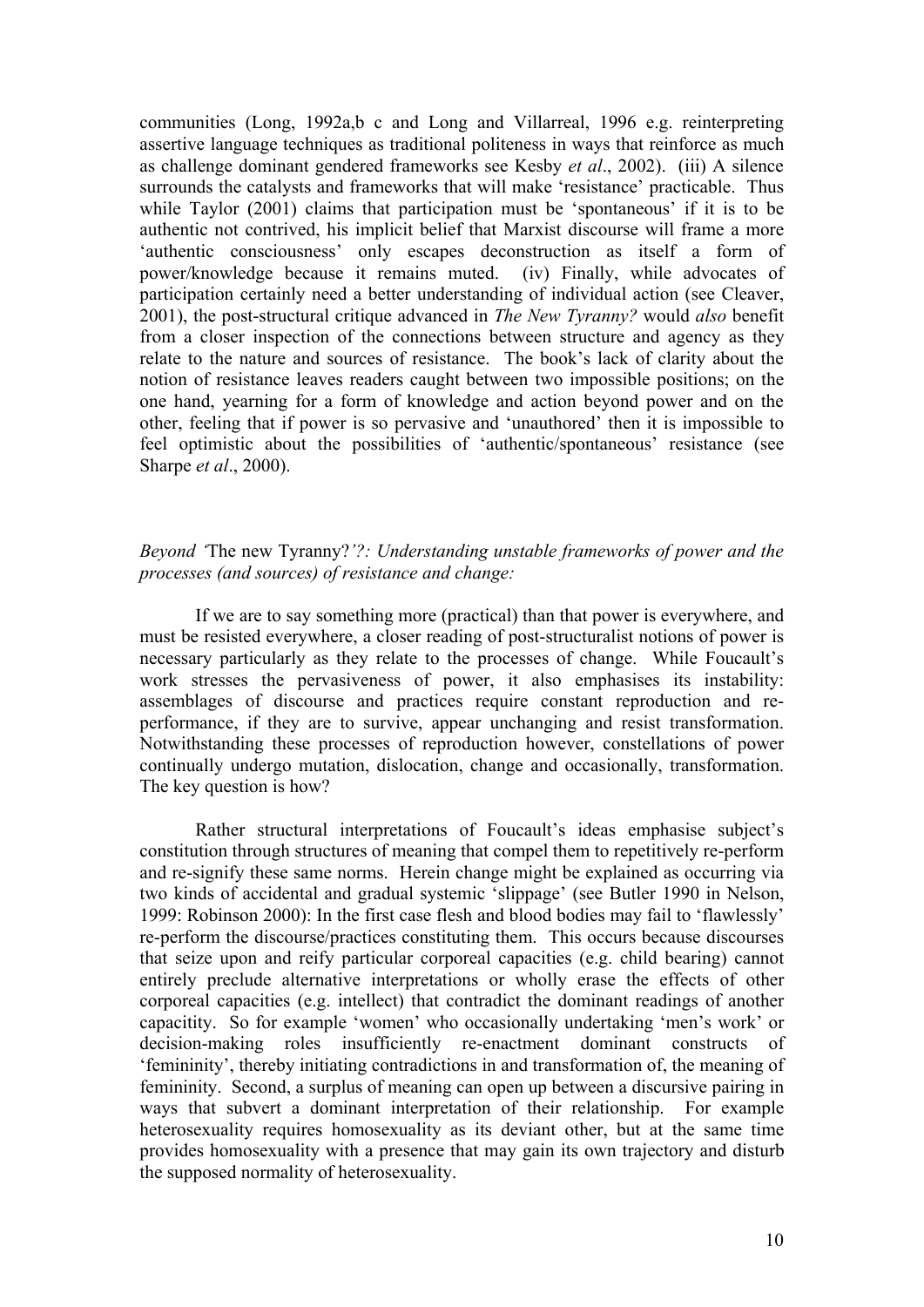While 'systemic slippages' undoubtedly occur, the elimination of human agency in Butler's reading of Foucault is unfortunate and underplays the emphasis that Foucault placed in his later work on agents' ability to self-fashion themselves which offers a more coherent notion of social change and resistance (Sharpe, *et al*., 2000). As Nelson (1999) argues, an enthusiasm for post-structuralism must not lead to the neglect of Giddens' (1984) insights into the complex relationship between 'structure' and 'agency'. These need to be reworked within the new post-structuralist genre particularly by those for whom spatially embedded, *intentional* human practices and historical/geographical *change* are central concerns (Nelson, 1999). My own empirical studies in Zimbabwe concur with this assessment and illustrate the 'conscious' strategising of individuals as they seek to exploit opportunities to provoke change and/or tactically evoke available discourse and practices to suture up breaches in meaning that threaten dominant formations. 'Everyday' examples of 'system crises' include the wife who used her own income to build a bedroom in her migrant husband's compound; an action that breached dominant socio-spatial boundaries by challenging her husband's exclusive ownership of the home and her own provisional/temporary status within it. Following reports from surveillant neighbours the husband countered this challenge by returning home, discipline his wife (using socially acceptable levels of violence) and making a more substantial investment (a three-roomed house) on the site (Kesby, 1999). Similarly, women's active attempts to use sexual health messages as a means to reconstitute gender relations in the home are frequently countered by men's claim that it is 'not a wife's place' to question their husband's sexual behaviour and that they better 'know their place' if they don't want to be divorced/evicted from 'his place' (Kesby, 2000b). More positively, some widows inspired by radio coverage of equal rights legislation, have retained access to their late husbands' farms by refusing to allow the legal heirs to seize it unless they meet their new legal duty to provide for widows maintenance although their example of economic, social and sexual independence is marginalized by a society which labels them 'whores' (Kesby, 1999). My work also identifies the central role of agency in the wider scale historical processes of colonisation, anti-colonial war and independence that opened up material/conceptual spaces in which subjectivity was less effectively regulated by customary discourse/practices and in which women and young men in particular were able to re-constitute their subjectivities differently (although sometimes only temporarily). Agents have produced, recognised and responded to these historic 'systemic landslides' just as they have to everyday 'slippages'. Thus women have actively exploited the opportunities offered by the opening of missions, commercial farms, mine compounds, protected villages and urban streets as a means to exit the rural community spaces where prevailing forms of femininity were most readily replicated. Meanwhile, men in general and elders in particular, have persistently countered this resistance by appealed to the colonial and post-colonial state to return 'runaway girls' to the reserves, discipline young male recruits to respect elders, re-empower traditional authorities and clear the urban streets of 'prostitutes' (Kesby, 1996: 1999). From this it seems clear to me that at moments of lifecycle and historic crisis in gender relations, subjects act with conscious purposeful agency in attempts either to reproduce inherently volatile networks, make them seem fixed and stabilise their power effects or to force open spaces for resistance and change within and between presently available discourses and practices.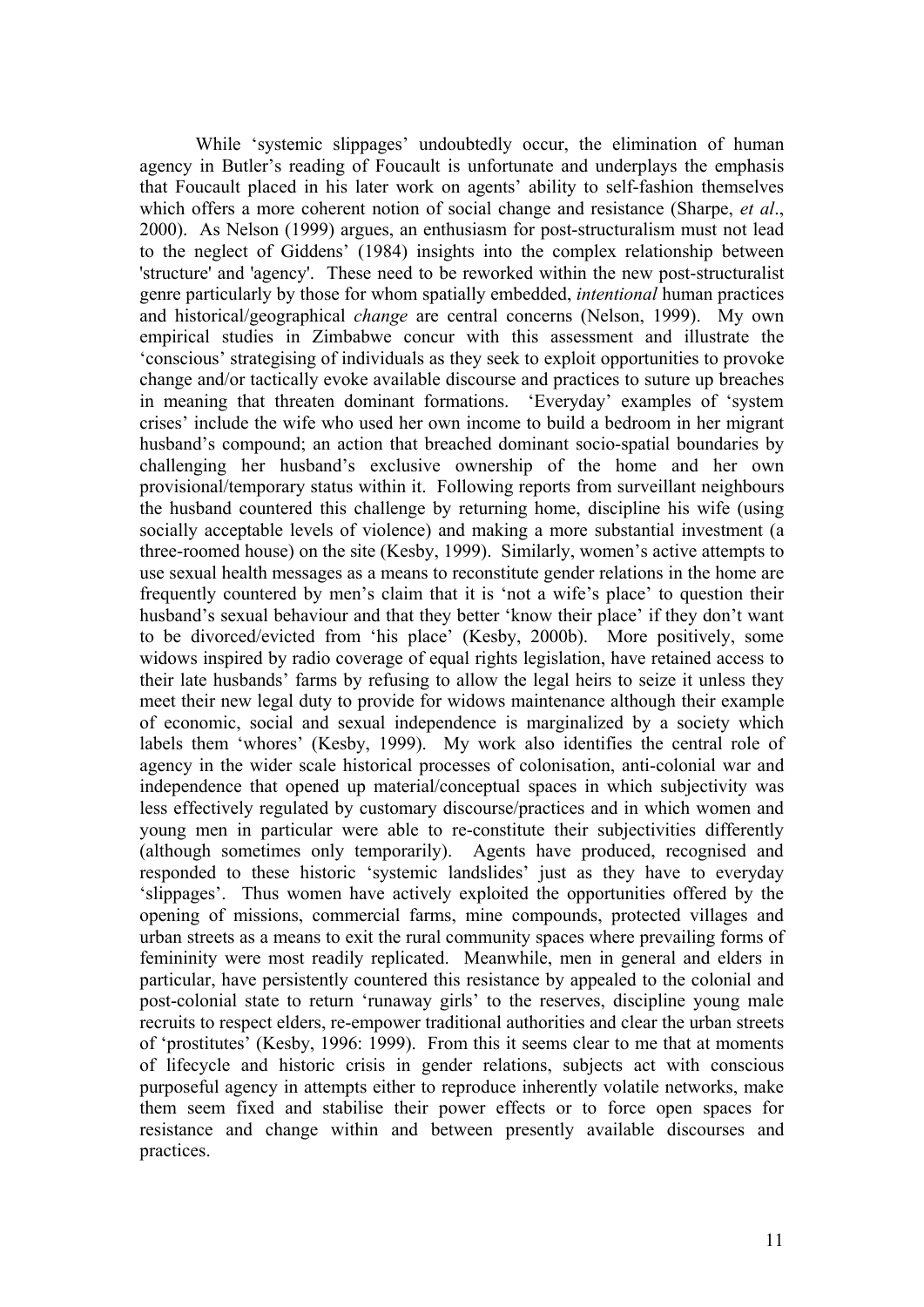Therefore, despite Butler's interpretation, I would argue that it is possible for a Foucauldian understanding of power to encompass a central role for conscious and reflexive agency. It might even be possible to accommodate the lexicon of structuration if we say that: the 'tactics and strategies' (or 'agency') of individuals generate emergent 'constellations' (or 'structures') of power that form an envelope of possibility in which the 'double conditioning' (or 'structuration') of these 'subjects' (or 'agents'), who both bare and reproduce power, takes place. However, such a synthesis only works if two conditions apply: First, Giddens' tendency to privilege agency in this 'duality' must be resisted (Clegg's 1989) for while Foucault emphasised power's instability and need for reproduction, he also stressed the durability (in time and space) of its effects over and above their immediate instantiation by reflective agents. Without this recognition, constellations of power (structures) seem too fleeting; appearing and disappearing simply at the behest agents. In fact, while structures are created and reproduced by agents, power relations are at the same time also ontologically prior and external to that activity. This raises the second and related condition: that agency and self-reflexivity, cannot be seen as 'transparent', beyond power or as the attributes of individual actors in the way imagined by humanists. Rather, agency must be understood as *constituted* (differentially over time and space) through available discursive and practical social relations in relatively enduring ways that frame the possibilities for agency itself (see Clegg, 1989, p. 138-148). Agency is something to be achieved not something innate. Thus while conscious and reflexive, agency is also partial and positioned (Nelson, 1999). Strategic action is informed by a *situated* consciousness of one's location and interests within an evolving constellation of powers (Kesby, 1999). Nevertheless, human beings do have an innate capacity for invention, fabrication and problem solving (see Thrift, 2000) and can draw inspiration for reflection and action from a wide variety of sources simultaneously (e.g. various discourses, practices, historical precedents, memories, role models, spatial arrangements etc.) and often do so selectively, incompletely and with many contradictions. These activities are bound to generate dynamism, hybridity and new structural forms even though agents are drawing on available structural resources. Thus while power frames action, power, resistance to power and transformation can all be produced by conscious human action not simply systemic logic or its accidental 'slippage'.

In development studies ideas along these lines have received much discussion within the 'actor oriented' school and their project to investigate 'interface situations' (the 'locales' in which exogenous development interventions intersect with the lifeworlds of endogenous people) (Long, 1989b: 1992b: Long and Villarreal 1996). The school focuses on the discontinuous process of knowledge acquisition, utilisation and transformation and particularly on the role that actors' play in these processes. Using the idea of 'strategic agency' they suggests that, in an attempt to fulfil or maintain their situated interests, agents constantly struggle to enrol others into facilitating various projects (see also Clegg, 1989). They achieve this by manipulating the available network of powers and social relations, drawing on existing repertoires, validation processes and disciplinary mechanisms. All agents attempt to do this but power effects in any given field mean that some agents are better positioned to achieve this than others. Thus, those reified as *holding* power and *possessing* knowledge (e.g. an intervening NGOs) are able to enrol others into their projects more effectively than those imagined as powerless and ignorant (Long 1992a:b: Long and Villarreal, 1989). However, this process of enrolment is never simple or complete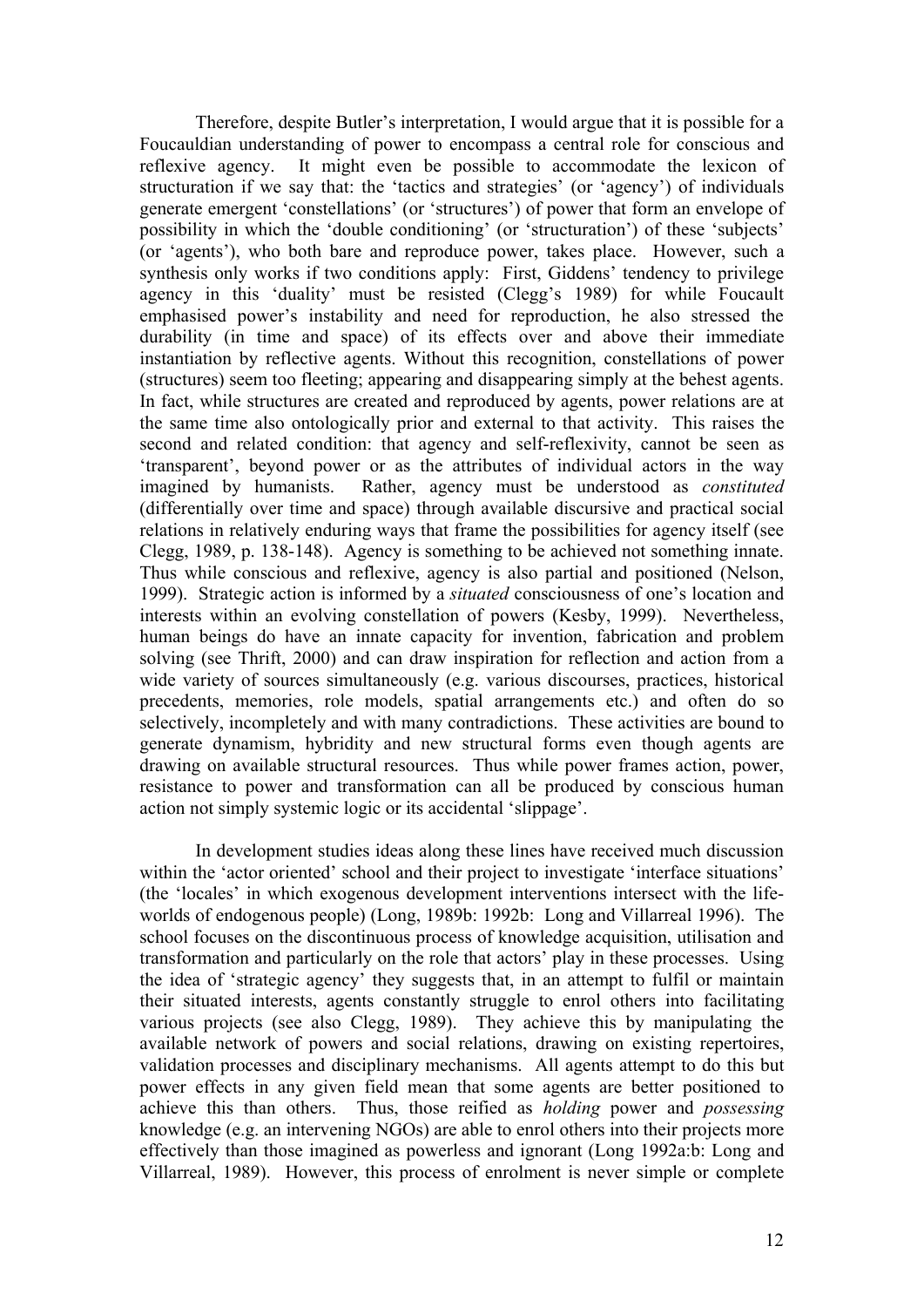because (in the absence of violence) power relies on compliance (Clegg, 1989: Long, 1992b). Compliance can be disrupted by the reflexivity of agency, which, via appeals to other available frameworks of power, gives individuals the capacity for discretion, innovation and resistance, thereby enabling them to transform power in the pursuit of their own projects. Hence endogenous agents are frequently able to create 'room for manoeuvre' between the new forms of knowledge/power introduced by intervening agencies and existing ones: thereby reshaping both (Villarreal, 1992: Long and Villarreal, 1996). Notwithstanding the usefulness of this approach, Long's image of 'enrolment' tends to over-emphasise agency and the active instantiation of enrolment into specific projects whilst under-emphasising the reproduction and the effects of the frameworks structuring agency in broader terms. The 'actor oriented approach' could be strengthened if it were more explicit about the ways in which actors also enrol *themselves* into the projects of others. Constituted through prevailing frameworks, subjects are often already 'self-disciplined' enough to know the roles they should play and do not need to be enrolled directly. Thus the situated consciousness and active strategising of agents is often most evident at moments when dominant frameworks appear to be insufficient to effect the self-enrolment of agents into the usual projects (see my examples above, although Villarreal 1992 does make this latter point).

 Unfortunately, as the precursors to *The New Tyranny,* the actor-orientated school is particularly dismissive of 'participation' which they view as little different from other managerial interventions that posit 'enlightened' and 'powerful' outsiders 'delivering' empowerment to less discerning local 'insiders'. They believe that these impositions are unlikely to work or will do so only at the expense of innovation and adaptability, which depends on the diversity and fluidity of knowledge rather than its systematisation. Crucially, they suggest that the 'dilemma of empowerment' is that while intervening agents claim to seek the enhancement of a community's capacity to decide its own development priorities, they actually set and pursue key goals and agendas themselves (Villarreal, 1992: Long and Villarreal, 1996 see also Clegg 1989, p.95). The 'inherent value of participation' would be a good example of such an a priori establishment of insiders 'best interests': the prioritisation of sexual health within the *Steppingstones* programme would be another. Frustratingly, while Long (1992c) insist that unless the concept of 'empowerment' can take on a more sophisticated understanding of power and agency "it will become… relegated to the dusty shelves of the archives of development policy"; he declines to provide such a theorisation.

Now while this critique was made before the publication of more self-critical assessments of participation like *The Myth of Community* (Guijt and Shah, 1998a) it is regrettable and surprising that the actor-oriented school did not attempted a more positive engagement with participation rather than emphasising the difference (see Long,  $1992c$ .<sup>6</sup> Ironically, I see little prospect that the actor-oriented approach can ever practically 'enable ordinary people to better understand planned interventions and interface situations' (Long, 1992a,b: Long and Villarreal, 1996) without resorting

1

<sup>6</sup> A degree of institutional/disciplinary rivalry seems to underlie Long's (and Cooke and Kothari's 2001b) desire to demarcate and undermine academic advocates of participation (championed in the UK by IDS at Sussex): an 'anthropology [and geography] of development' that perhaps Henkel and Stirrat (2001) should deconstruct.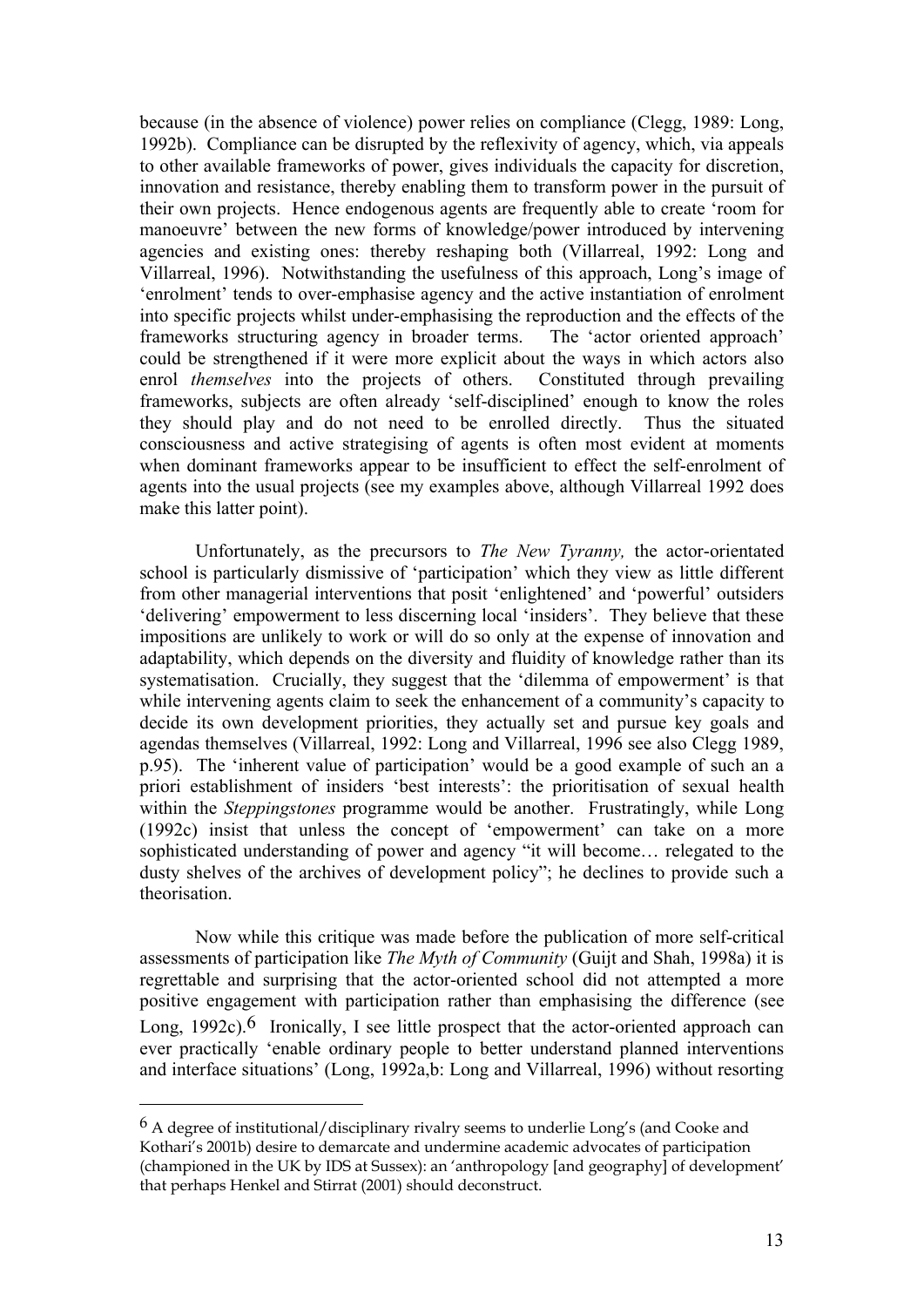to the very participatory techniques they condemn. By comparison, a participatory diagramming session focused on identifying 'the ways in which NGOs attempt to enrol you into their projects', might be a very good means to facilitate such understanding. However, this would involve the deployment of power and the constitution of agency. In the absence of a preparedness to deploy such powers, Long and Villarreal must be content with the traditional scholarly preoccupation of simply observing while endogenous actors struggle to find their own room for manoeuvre using 'the weapons of the weak'. Perhaps this is the 'dilemma of actor-orientation'.

Thus, while the 'actor orientated' school's understanding of how resistance becomes is more sophisticated than that of *The New Tyranny?* it still sees participatory interventions only as something to be resisted. Interestingly, indications that participation might also be something that can *enable* resistance lie in sections of Clegg's (1989) text little referenced by the 'actor-oriented' school. Exploring why the dominated so frequently consent to their subordination, Clegg (using Mann 1986) suggests that people are embedded within existing power frameworks and often "lack the organisational resources to outmanoeuvre existing networks and alliances of power" (Clegg, 1989, p. 19: 223). They may lack the knowledge resources to construct a credible alternative. They may be isolated from similarly positioned individuals and groups or they may simply feel that the likely high costs of resistance outweigh the slim chances of success. By comparison, those intent on reproducing dominant frameworks are usually able to draw on discourse and practices capable of 'outflanking' others' attempts at resistance thereby re-stabilising established force fields. In light of this Clegg (1989, p. 207) suggests that there are two basic types of resistance: First, resistance to the *exercise* of power that leaves unquestioned the fixity of the terms in which that power is exercised (e.g. African women's attempt to use the presentation of food and use of 'praise names' to reduce husbands' violence and use of coercive sex, Kesby, 2000b): Second and more rarely, resistance that is capable of 'outflanking' existing frameworks because it is capable of consolidating itself into a new form of power (e.g. the establishment of women's 'equal rights before the law').

 These ideas are hugely significant and counter the *The New Tyranny's*  assertion that as a form of power, participation can only be resisted. The notion of a 'spontaneous' resistance untainted by power is clearly a fiction. Perspectives offered by location at the margin (see hooks 1990: Rose 1993, p 155-9) are insufficient to constitute a strategic agency capable of outflanking dominant frameworks. These must be constituted through, and help constitute discursive and practical forms of organisation like feminism (or participation) which are themselves forms of power (see Desbiens, 1999). Thus, power and resistance are entangled: "Resistance involves power, it requires it, releases it and generates effects of power… and it is only because there is power in resistance that we can be… optimistic… in supposing that resistance will happen" (Sharpe *et al.,* 2000, p. 31). Interestingly, while Sharpe *et al*. emphasise the creativity of human agency in their text they relegate to a footnote the idea that to achieve 'self-conscious intentionality' people "…cannot avoid drawing upon a wider terrain of 'helpful discourses'" (p. 35). Yet this point is absolutely central, at least to the debate about the validity of participatory approaches. If there is no escape from power, we have no choice but to draw upon *less* dominating forms of power in order to destabilise and transform *more* dominating frameworks. Hence, the key issue is not whether participation is a form of power and hence should be resisted, but whether participation is a form of power that might also be able to frame and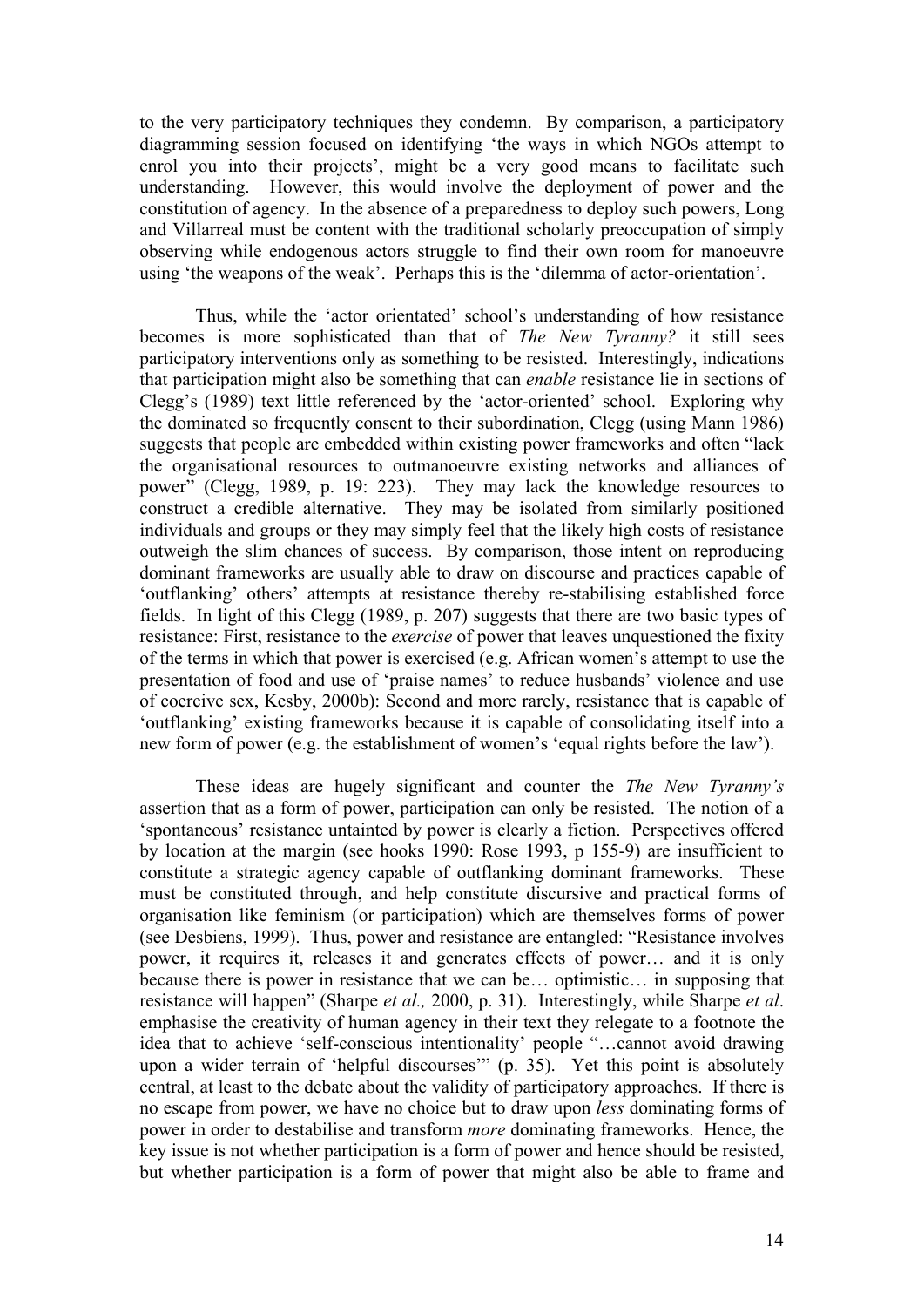organise resistance. Thus while efforts need to be made to reduce its dominating tendencies, participation's failure to escape from power and its association with governance do not prevent it from being one of many 'helpful discourse' on which to draw in the pursuit of radical political praxis. Indeed, it is precisely *because* of its capacity to *govern*, to *organise*, and to reconstitute the strategic agency of both interveners and endogenous people (potentially with a degree of reciprocity and mutuality, and to do so within 'interface situations' not merely academic texts), that participation in its most radical, flexible and self-reflexive manifestations may be able to facilitate resistance to something like the tyranny of HIV/AIDS in Africa. If everything is tyrannical, but some things are more tyrannical than others, perhaps participation offers a means to 'transformation *through* tyranny'.

From this perspective we can return to Kothari's (2001) opposition of the 'contrived' 'front stage' performances of the participatory arena, with the 'unrehearsed' more authentic behaviour of the 'back stage'. This notion of performance can now be exposed as too Goffmanesque and too dramaturgical (see Gregson and Rose, 2000: Thrift and Dewsbury, 2000). A post-structuralist analysis suggests that *all* social identity is a contrived performance achieved via compliance with dominant frameworks of power. The private performance of very publicly sanctioned gendered and sexual identities in the 'back-stage' spaces of the domestic sphere would be a particularly good example of this, not an exception. No matter on what stage they perform agents are 'actors' whose conduct is guided through 'scripts' that structure the field of their possible action (see Foucault 1984 in Rabinow 1984: Clegg 1989, 17). Performance is a citational practice and always saturated with power (Gregson and Rose, 2000) and even when 'improvising', agents draw inspiration from available repertoires.7 The difference between a performance in a participatory arena and one on either the front or back-stage of everyday life might be exactly that its contrived nature could be more readily perceived. Through this, the contrived nature of other 'unrehearsed' performances might also be exposed. This is entirely what 'rehearse for reality' in a participatory project like *Stepping-stones* might be able to accomplish and is precisely the opposite of what Kothari (2001) imagines: dramatisation of risky situations (saying no to sexual advances, negotiating condom use, practicing the use of assertive language) in the participatory 'front-stage' can be a life-saving rehearsal for performances on the everyday 'backstage'. In this way participation can help: (i) expose the performative nature of all social relations, (ii) reconstitute strategic agency in ways that enables actors to imagine 'acting' differently and (iii) provide an organisational framework through which actors can 'outflank' existing frameworks and produce and fix new structures of meaning and behaviour.

Thus despite the current preference for the project of *de*construction and the lexicon of resistance, a discussion of participation suggests that *re*construction and something like 'empowerment' is necessary by post-structuralisms own logic. If we think in practical rather simply philosophical terms, a project of perpetual deconstruction and permanent flux in meaning is impossible for two reasons: First, to ensure their sanity and enable social life, people require power to provide them with

<u>.</u>

 $<sup>7</sup>$  Hence. Thrift and Dewsbury's (2000) attempt to use improvised dance and music as</sup> metaphors to explore human's capacity for invention somewhat overextends the role of agency and underplays the role of citation and framework.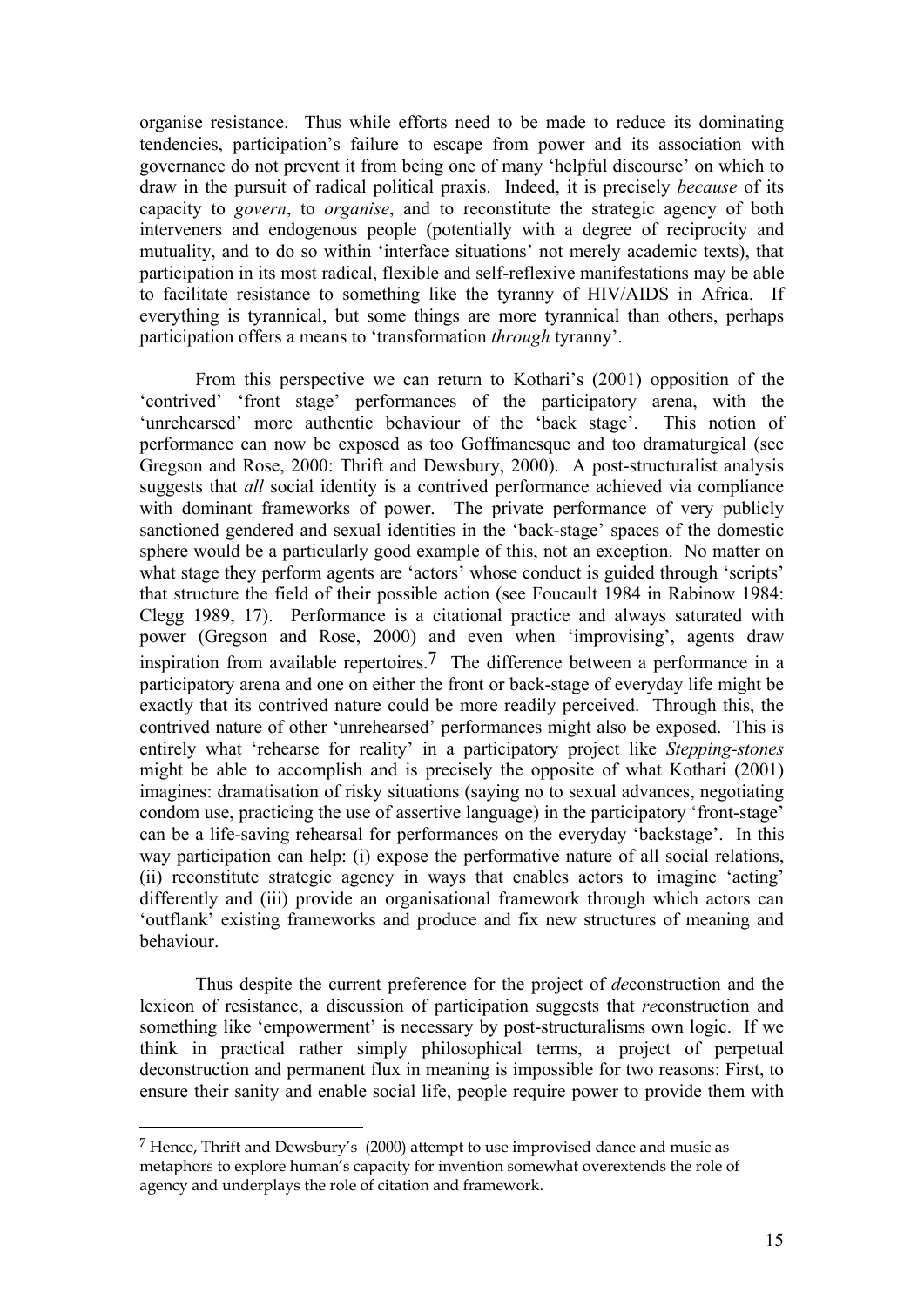some rudiments of symbolization and stability (Robinson's 2000): Second, because reactionary agents unafraid to become sullied by power will rush to fill any postdeconstruction vacuum in meaning left if more self-critical alternatives fail to do so. Thus for example, the deconstruction and 'outflanking' of discourse and practices currently constituting gender and sexuality in rural Zimbabwe could not be sustained without agents drawing on an ensemble of new knowledges/powers/practices (a fact born out by the historical geography of women's attempts to draw Christianity, market economics, nationalism, socialism, feminism and customary law, and hybrid combinations of these, as a means re-constitute themselves). Radical participatory HIV projects might provide such a resource. One might even say they could 'empower' participants (see Rose 1993, 158; Desbiens, 1999, 181 for similar claims about feminism). *To* say this however, one would have to take up Long's challenge and re-theories the notion of empowerment through participation in light of an expanded post-structural critique.

### *A post-structural re-conceptualisation of empowerment:*

While participatory programmes like *stepping-stones* explicitly seek to facilitate 'empowerment', this idiom is completely out of favour with those well versed in post-structuralism's lexicon of power, domination and resistance. In my own discipline, volumes on power (Sharp *et al,* 2000) and even dictionaries of terms (Johnston *et al* 2000) eschew the term empowerment. While the *Feminist Glossary of Human Geography* can hardly avoid empowerment, its entry conveys an embarrassment about the term's link to a rather passé and modernist notion of identity politics (McDowell and Sharpe, 1999). Notwithstanding these aversions and despite the popularity of the new lexicon, I feel that a post-structural re-theorisation of empowerment is both possible and overdue. Moreover, I think a notion of 'empowerment' is worth retaining for four reasons: First, the term em*power*ment might be made to acknowledge the 'entanglements of power' more explicitly than do the terms 'resistance' or even 'resisting power', which, even in the hands of Sharpe *et al* (2000), can seem to put a distance between power and resistance: Second, *em*power*ment* might be made to emphasise the positive, creative capacities of power while 'resistance to' can sometimes seem rather reactive and negative: third, empowerment's proud political heritage is valuable and worth evoking: Finally, the notion is so widely used and valued at the grassroots level that post-structural theory might 'travel' further if it encouraged people to re-conceptualise rather than abandon their longstanding commitment to empowerment.

By comparison to Critical Human Geography, Development Studies is replete with references to empowerment. However, while central to debates on participation there is general agreement that empowerment remains poorly theorise (see Wallerstein, 1992: Batliwala, 1994: Baylies and Bujra, 1995: Guijt and Shah, 1998b: Cook and Kothari 2001b). Discussions tends to focus on issues like: the practical obstacles to empowerment (Mayoux, 1995, Leurs, 1996): Empowerment's depoliticisation and co-option by technocratic main-stream development (Guijt and Shah, 1998b: Cleaver, 2001): whether 'empowerment' and 'participation' transfer the costs and responsibilities for development but not decision-making power to participants (Madan, 1987: Long and Van de Ploeg, 1989a: Villarreal, 1992: Schoepf, 1998: Mohan and Stokke, 2000): whether groups or only individuals can gain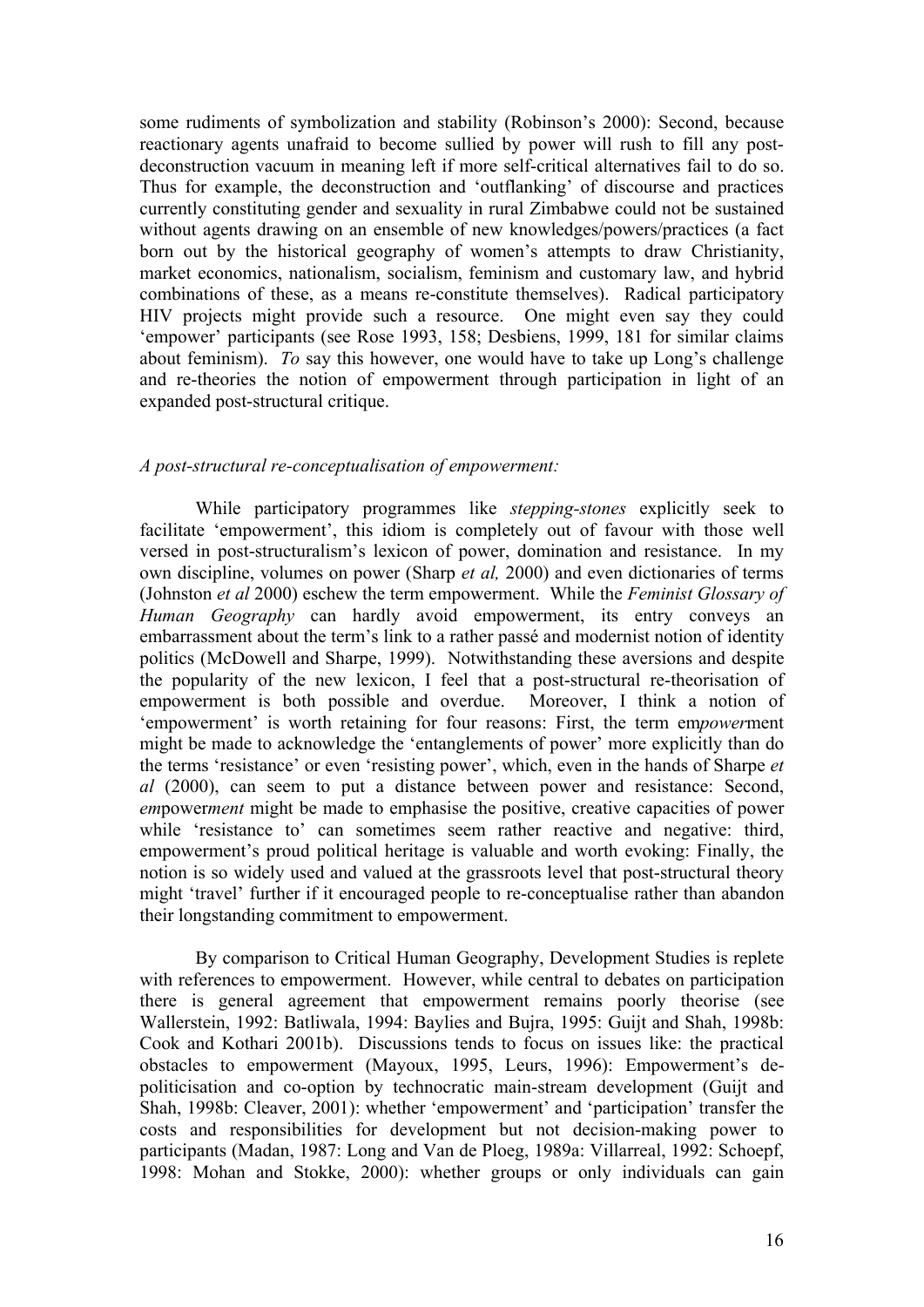empowerment (Wallerstein, 1992; Stein, 1997) and: whether limited lifespan participatory projects actually *dis-*empower participants by giving them a sense of their problems but no means to tackle them (Nelson and Wright, 1995). Definitions *of* empowerment are much more difficult to come by but where available, can be characterised as providing a 'sovereign' view of empowerment. Thus, people are imagined as *possessing* empowerment and thereby *holding* the capacity to act in particular ways (see Rappaport, 1987: Hawks, 1991). Through empowerment people previously denied the ability to make strategic (as opposed to everyday) choices in their lives, *gain it* (Kabeer, 1999). While like (sovereign) power in some ways empowerment is imagined as distanced from it in others. Thus, rather than the commodity being concentrated in the hands of a few, through empowerment power is redistributed among the hands of the many. Rather than being a hierarchical/vertical relationship that is dominating and exploitative, empowerment is described as a reciprocal/lateral relation that is accountable and facilitating. Rather that denoting power *over* others, empowerment describes the capacity to exert power *with* others (see Maguire, 1987: Chambers, 1994a,b,c,: 1997: Wallerstine and Bernstein, 1988 in Stien, 1997: Hawks, 1991: Wallerstein, 1992; Batliwala, 1994: see Farrow *et al.*, 1995: Allen, 1999).8

Not only are current visions of empowerment rooted in a sovereign view of power but understandings of becoming empowered are framed by a linear notion of 'enlightenment'. Whether inspired by a Freirian notion of consciousization (Wallerstein, 1992: De Koning and Martin, 1996: Stein, 1997) or a second wave feminist understanding of consciousness-raising (Stanley and Wise, 1983), empowerment is said to involve a *journey of self-discovery*. This takes place either through some sort of awareness training or politicisation process and/or via a life event that stimulates a revolving, recursive movement between participation, experience, reflection and action for change. It prompts an emerging self-recognition that one can free oneself from the tyranny of helping to reproduce the status quo and seize control over the material assets and the processes of knowledge production that govern daily life. Once *attained*, such enlightenment fills individuals with feelings of self-efficacy and gives them a sense of connection and identification with those sharing a similar positionality. In this sense, many feel that empowerment can never be given or delivered by outsiders (the actor-oriented schools critique of participation but one shared by many advocates of 'deep participation'): outsiders can only facilitate insiders' struggle to *take* or *achieve* it for themselves. Individual transformation is only the vital *first stage* toward empowerment however: It must develop into collective forms of struggle if people are to strategically challenge their positioning with existing hegemonic formations by for example, changing the laws, property rights and institutions of society.9

<u>.</u>

<sup>8</sup> While most of my analysis has been inspired by work in the areas of development and gender studies I have drawn useful insights from work in the area of disability studies (see Chouinard, 1997: Oliver, 1997: Kitchin, 1999).

<sup>9</sup> This brief review has been drawn from the work of Rappaport, 1987: Lather, 1991: Friedman, 1992: Wallerstein, 1992: Batliwala, 1994: Chambers, 1994b: Baylies and Bujra, 1995: Rocheleau, 1995: Edwards, 1996: Leurs, 1996: Patel, 1996: Hagey, 1997: Stein, 1997: Crawley, 1998.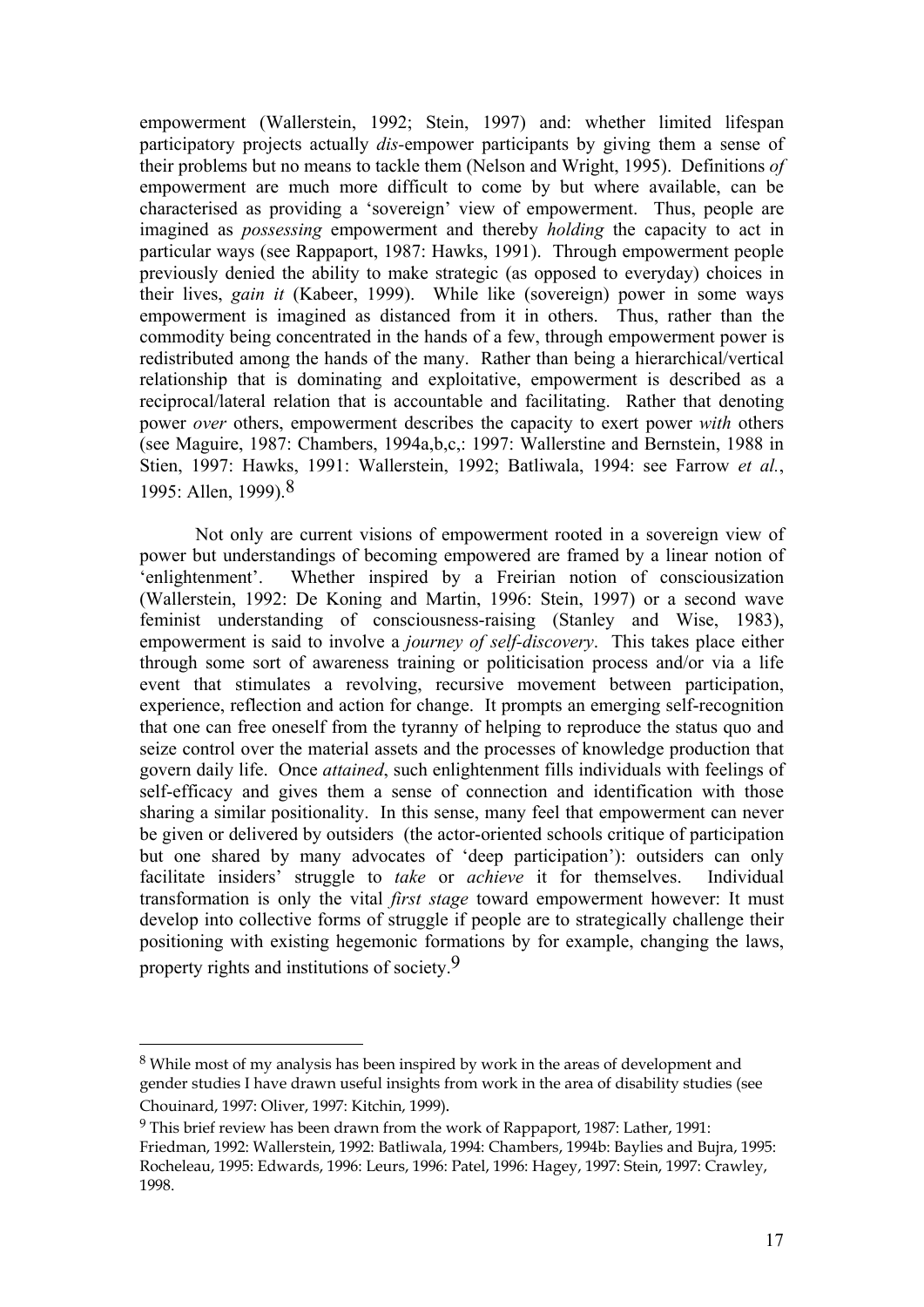Several features of this formulation prevent empowerment from being compatible with the post-structural notions of agency, change and resistance developed in the sections above. If the notion of empowerment through participation is to be maintained (as Baylies and Bujra, 1995 argue it must be in the life and death context of HIV in Africa) and better understood, they need to be re-theorised along the following lines: First, if we reconceived empowerment in Foucauldian, rather than sovereign terms, it becomes useful to stress the similarities between the two rather than the differences. Thus rather than a commodity to be handed over, delivered or even taken and held by enlightened individuals themselves, empowerment should be seen as an effect of powerful discourses and practices: for example those that govern participatory interventions. Participation's techniques and relations do not redistribute power and facilitate empowerment they *produce* power/empowerment. Second: empowerment should not be conceived as distanced from power but as entangled with it. Thus, empowerment involves governance of participant's (and interveners', see Blackburn and Holland, 1998) behaviour towards themselves and others, it involves the deployment of powers, the enrolment of others into participants' projects and they into the projects of interveners. Ultimately it facilitates strategic out-flanking through the constitution and fixing of new constellations of meaning and behaviour that must seek to become 'normalised' in order to become effective. Third: empowerment cannot be seen as free from entanglement with domination. The creation of organisational frameworks that can enable effective strategic agency is likely to occasion instances of domination and thus, radical (as opposed to reactionary) forms of resistance. These should be anticipated and addressed as positively as possible. Thus, just as feminists have attempted to acknowledge and address the historic bias toward white, middleclass and heterosexual ways of knowing within radical feminist politics (see Sharpe *et al*., 2000) so advocates of participation must acknowledge and attempt to reduce the instances of domination mapped out in *The New Tyranny?*. Fourth: the underlying trope of 'enlightenment' and assumptions that empowerment enables the discovery of authentic agency and the attainment of a true/transparent consciousness, must be dropped. Rather, the discourses and practices of participatory empowerment, shaped by intervening agents (Cooke, 2001) and reshaped by endogenous agents (Long and Villarreal, 1996), must be seen as producing and constituting the agency and consciousness achieved. Thus, while this consciousness may be very different from existing expressions of agency and may be capable of outflanking existing frameworks of power, they must nevertheless be seen as partial and situated and subject to future challenge and resistance. Indeed the radical legitimacy of empowerment must lie in its acknowledgment of the absence of absolutes and the self-recognition that it is a contestable, imperfect 'work in progress' (see Rose, 1993, p. 160). At the same time however, empowerment's radical practical utility lies in its preparedness to appeal to and deploy, potentially domineering 'ground rules', contestable meta-narratives and strategic essentialisms (such as equality and justice) where these are *less* oppressive, and more open to the possibility of further realignment than the powers it seeks to destabilise and replace.10 The most radical, flexible and self-reflexive manifestations of participation that address issues like the social embeddedness of HIV in Africa, might strive to achieve this difficult balance.

<u>.</u>

<sup>10</sup> Clearly this was not the case with Chinese Communism, which is why Cooke's (2001) attempt to use it as a warning of the domineering potential of participation is somewhat extreme.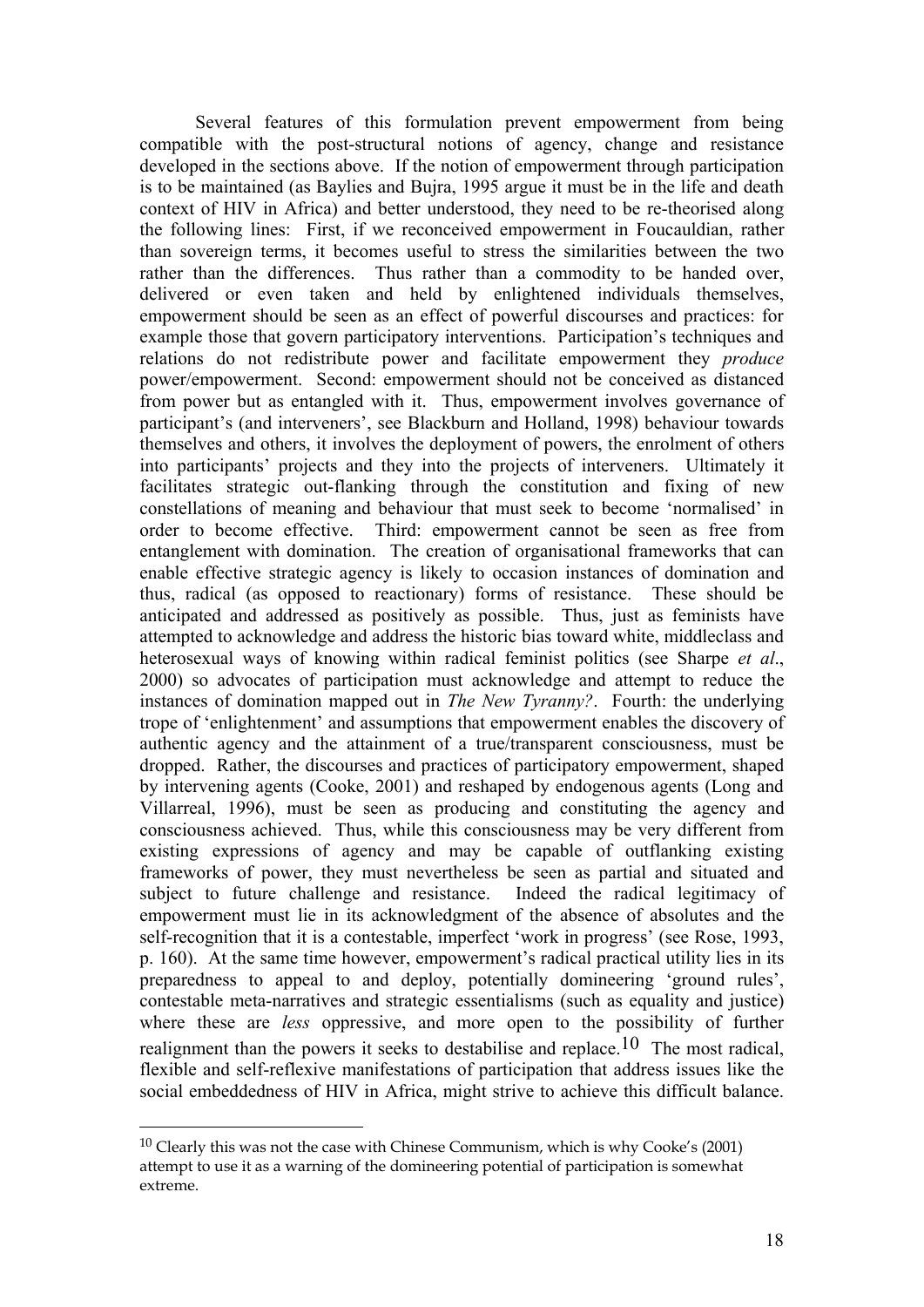Finally, empowerment can no longer be conceived simply as a linear, cumulative process leading to the eventual attainment of permanently enlightened agency. Rather the discourses and practices that enable empowerment, reflexivity and 'consciousness' must be constantly reproduction and repeatedly *performed*. Indeed if the effects of empowerment are to be stabilised they must be 'double conditioned' by both the micro scale tactics of performing agents and by the establishment of grand alignments of discourse/practice on which agents may repeatedly and strategically draw.

Thinking about empowerment in these ways will greatly help those seeking to study and facilitate participatory approaches to development. To further such efforts however, one further dimension of the analysis is necessary.

#### *Spatialising empowerment through participation:*

Historically, empowerment and participation have primarily been conceived in temporal terms (even by geographers, e.g. see Allen, 1999: Kitchen, 1999, 232). For example, Stein's (1997) exhaustive review concludes with an elaborate flow diagram of the empowerment process that makes no explicit mention of space at all nor hints that any of the 'stages' of empowerment are embedded in space in anyway (p. 286-7). Debates focus on *moments* of collaboration/transformations, or empowerment's indeterminate *end* results (Edwards, 1996: Baylies and Bujra, 1995): the need for *longitudinal* research (Rappaport, 1987) or the necessity for facilitators to engage with participating communities over an extended *time* period (Guijt and Shah, 1998b). This privileging of the temporal emerges from linear model of 'enlightenment' underlying empowerment (e.g. see Batliwala, 1994) but is compounded by the linearity of the 'project lifecycle' that frames many participatory interventions (see Long and Van der Ploeg, 1989a: 1989b). In short, it is said that empowerment through participation 'takes time' and where it fails, it is because initiatives did not 'last long enough'.

 By comparison, thinking about the spatial dimensions of participation and empowerment has remained underdeveloped. While reference is often made to the *settings* and *contexts* of empowerment and the need for an *ecological* understanding of empowerment is recognised (Rappaport (1987: Wallerstein, 1992), the embeddedness imagined is primarily cultural, social and historical, not spatial. To-besure, spatial *terminology* frequently appears in the literature but usually in rather abstract ways: participation is said to 'opens *spaces* for empowerment' (see Evens, 1979 in Stein, 1997: Cornwall and Jewkes, 1995) and to enable people to perceive themselves as 'occupying decision-making *space*' (Crawley 1998). Similarly, while focused on encounter *horizons,* battle*fields* of knowledge and actors attempts to create *space* for their projects and for manoeuvre, the 'actor-oriented' school consistently fails to conceive 'interface situations' as spatial arena (see Long, 1989b: Long and Villarreal, 1989: 1996 Villarreal, 1992). In their efforts to establish that interventions are not isolated in time and space (as 'project lifecycle' approaches often imagine), they ignore the spatial dimensions of their own data which suggests that the strategic agency of the Mexican women they studied varied considerably depending on whether they were in the spaces created by the project intervention, their own homes or the decision-making forums of the community. Occasionally authors have hinted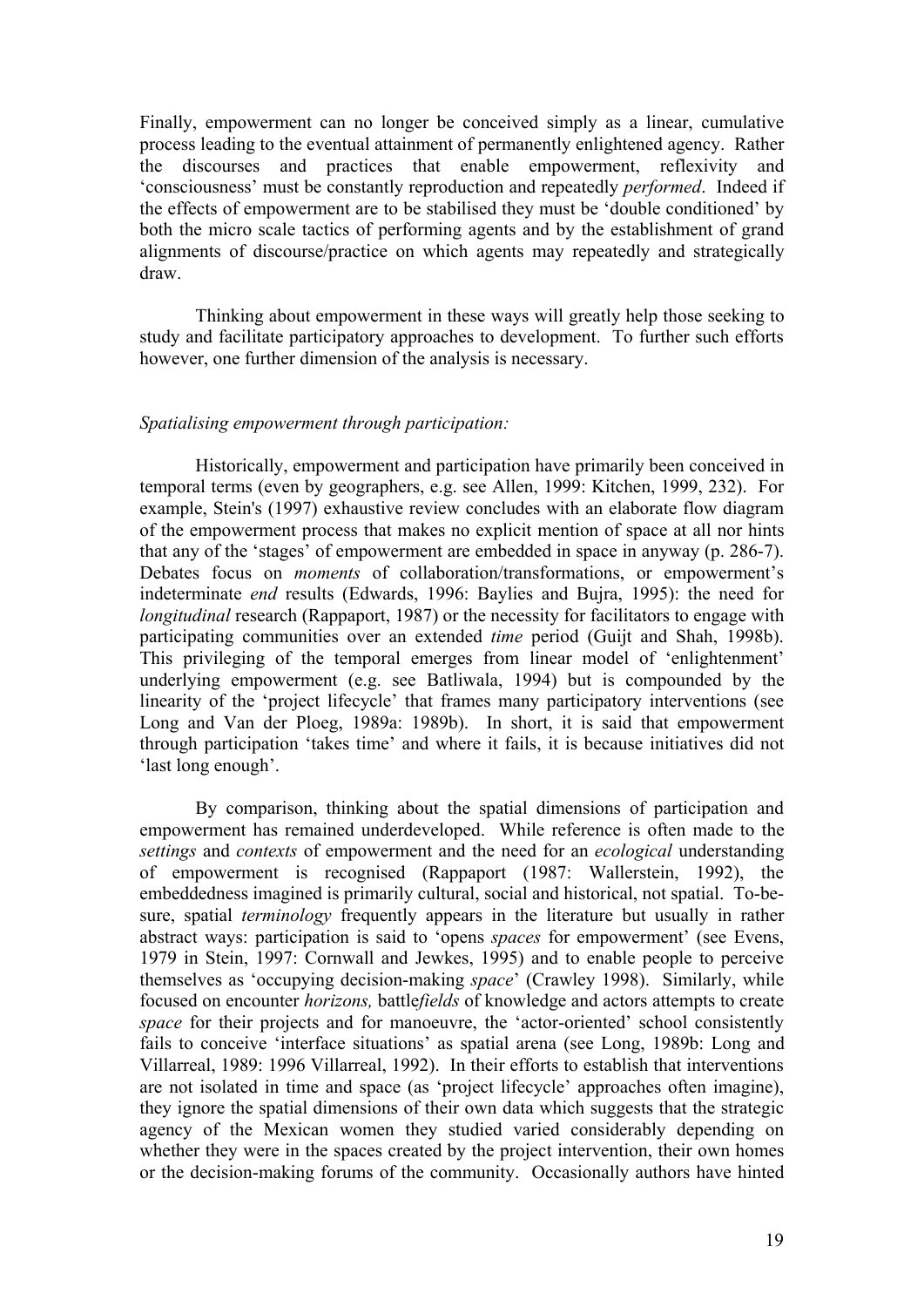at a more concrete understanding of the spatial dimensions of participation. Mosse (1994) argued that participatory interventions are *public* therefore rather formal events constituting somewhat risky *spaces* in which established conventions might either be challenged or reaffirmed. Guijt and Shah (1998b) meanwhile, talk about the need to find *forums* in which dialogue between the genders can take place as well about the danger that women may not take the opportunity to enter these *spaces* because of conflicting commitments. Finally Cornwall (1998) points out that gendered behaviour may be different in one *setting* than another. Notwithstanding these observations, a coherent spatialised account of participation and empowerment through participation eludes existing accounts.

The tendency to ignore geographical issues and/or to use space only metaphorically is not uncommon in social science especially in discussions of resistance, empowerment and the transformation of existing frameworks. For example, while feminist literature revolves around notions like public and private and centre and margin and is full of references to location, space, place and embeddedness, theorists like Judith Butler leave little room for *material* space in their conceptualisation of gendered performances (Thrift and Dewsbury, 2000). More particularly, Butler has little to say about what performances *where* will facilitate the transformation of dominant discourses and practices (Robinson, 2000). Geographers have worked hard to illustrate that gendered identities are embedded in real material places and spaces but many are themselves guilty of developing rather abstract, metaphorical geographies, especially when it comes to questions of transformation (e.g. see Rose's 1993 notion of 'paradoxical space' or Soja's 1996 'third space'). Robinson's (2000) recent attempt to demonstrate the 'spatial imaginaries' underlying the work of three prominent feminists actually reinforces the fact that they 'locate' the source of change in gender relations within *temporal* zones (either the present, some distant future or an arcane childhood stage). Like other complex, abstract and metaphorical 'spaces of resistance' emerging out of 'the cultural turn' in Human Geography, there is a failure here to explain how these 'zones of transformation' are connected to real struggles in material spaces and places (see Mitchell 1997). Compared to this the work of Routledge (1992; 1996; 1997 and Routledge and Simons, 1995), is a notable exception which through empirical investigation of contemporary protest movements, illustrates that resistance is embedded in space and place and that transformation requires material, not simply conceptual, spaces in which to develop. Chouinard (1994a; 1994b; 1996) is similarly insightful in her work on disability but stops short of suggesting that empowerment requires a space conducive to its performance (which is surprising given that the performances of disabled people would seem acutely relational to the socio-material environment). Building on these studies, and drawing again on Foucault's philosophy, I will suggest that participatory arenas can offer such material spaces for resistance and empowerment.

While Foucault made few explicit references to space in his most famous works (Soja, 1996) and by his own admission left this dimension somewhat underdeveloped (Foucault, 1980) his work has much to offer to a discussion of space and empowerment. Surprisingly these insights are not best identified in the one essay in which he does address issues of space explicitly, the more-or-less posthumously published set of lecture notes entitled *Of Other Spaces* (Foucault 1986, original 1967). Here his account of "heterotopias" is frustratingly incomplete, inconsistent and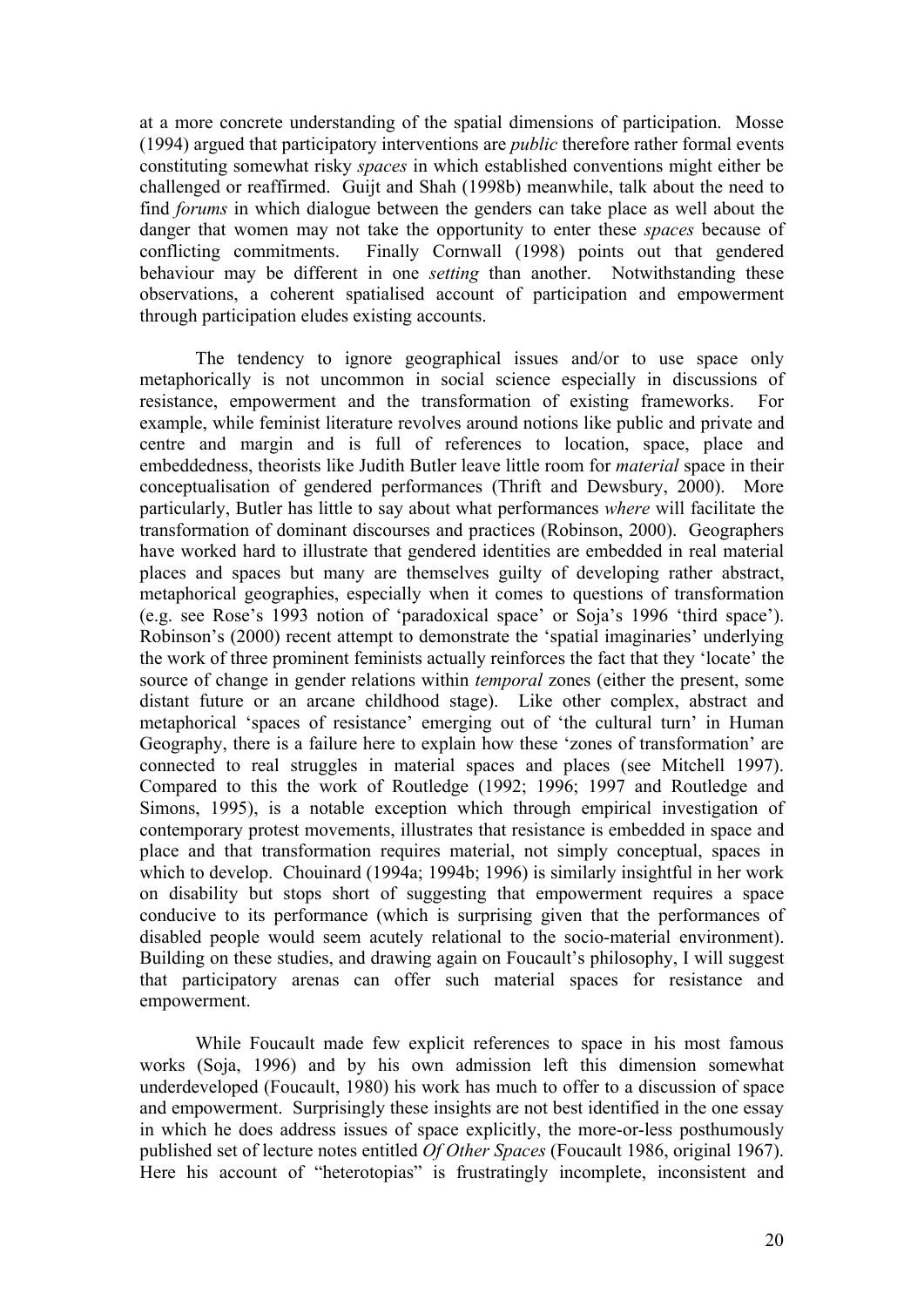incoherent (Soja, 1996). Moreover, rather than being a manifesto about spaces of resistance as many have implied (e.g. Tamboukou, 2000), theses musings should be read as an attack on structural views of history and as a prelude to his later works which (implicitly) explored the embeddedness of *power* within particular sites (e.g. asylums and prisons) (see Soja, 1996: Allen, 1999). Thus while Foucault (1986) suggests that heterotopias act as 'mirrors' that reflects back on "all the other sites inside of which human life is partitioned" in ways that 'contest', 'invert' and 'reveal them as illusory', the examples of 'counter sites' he provides are: (a) primarily implicated in the production of power, not resistance (or empowerment) or: (b) function to contain or dissipate the energy of resistance not propagate and extend it and: (c) exist in relation to other spaces in ways that facilitate the reproduction of dominant frameworks of power. Asylums and prisons for example, are the 'other spaces' in which disciplinary power first developed and they reflect back images of what constitutes normalcy and non-deviance in ways that generate self-disciplining agency throughout the rest of society. Meanwhile, Foucault's 'crisis heterotopias' of traditional societies seem to facilitate the containment and curtailment of individuals whose corporeality most threatened to destabilise dominant frameworks (one thinks of the ways initiation rites/sites displaced the central importance of women's bodies in the biological production of subjects by emphasising *social* rebirth into adulthood through ritual, while simultaneously shaping the energy and identities of youths in ways conducive to the maintenance of existing configurations). Similarly, nineteenth century brothels were 'heterotopias of illusion' from the perspective of which 'Victorian' sexual morality was exposed as yet more illusory, yet they simultaneously perpetuated this deception by providing 'other spaces' in which potentially disruptive 'immorality' could be contained. Therefore, a coherent view of the importance of space to resistance and to empowerment will not be garnered from an uncritical application of the term 'heterotopias', but might be gathered from a logical extension of Foucault's works on power and its implied embeddedness in space.

If we re-conceptualise empowerment along Foucauldian lines then it is probable that (like power) the discourses and practices that constitute its effects will be embedded in and constitutive of, particular material sites and spaces. Similarly, if empowerment cannot be won or possessed, but must be repetitively performed in order to stabilise these effects, then it is surely important to think about the spaces that enable such performances. Thus, while usually neglected, questions of space are absolutely central to participatory power and its ability to generate sustainable empowering effects. They may also hold answers to the questions: can participation facilitate empowerment? (see Crawley, 1998: Cleaver 2001) and what factors encourage or discourage empowerment? (see Rappaport, 1987: Wallerstein, 1992). This is particularly true in the case of the project-based participatory HIV/AIDS interventions discussed in this essay. Integral to these interventions is that they constitute temporary time-space social arenas within the heart of target communities. While these arenas may open up in a variety of everyday settings (beneath a tree, in a community hall, school, village square or open field), they constitute very special 'other spaces' governed by discourses and practices quite unlike those that order everyday space and agency within them. Within participatory arenas, participants condone the positioning of facilitators as powerful agenda-setters and arbiters in ways that can circumvent the frameworks that usually privilege particular agents in everyday life. The powers constituting facilitation enable interveners to carefully manage discussion of controversial issues, defuse conflicts and mediate disputes in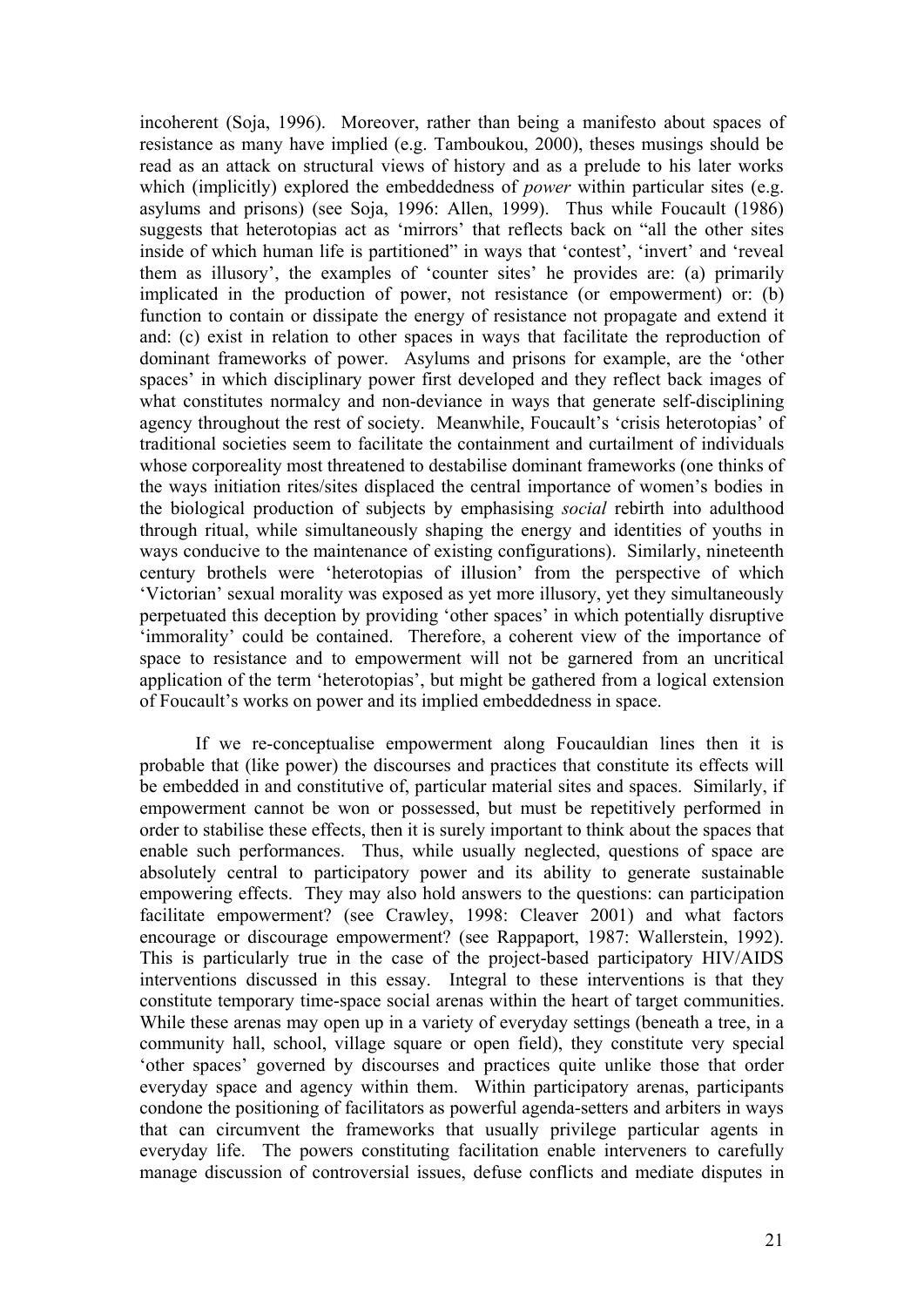ways that can prevent normally dominant subjects silencing others. Within these spaces the discourses/practices of 'equity', 'free speech' and 'collectivity' govern the behaviour of participants, encouraging them to treat each other as valid peers. Meanwhile, the techniques of participation persuade people to construct themselves as reflexive agents, abstractly analysing the difficulties of everyday life and provide them with a set of tools through which to constitute/represent their opinions and experiences to themselves, their peers and facilitators. Within this field, opportunities open up for people to: (i) disentangle the complex web of everyday life and make explicit connections between specific elements (e.g. between use of alcohol, commercial sex/coercive-sex and HIV infection): (ii) reflect on the performitivity of everyday life and: (iii) rehearse performances for alternative realities. In short, the discourses and practices circulating within and constituting the 'other spaces' of participation are the same ones that constitute and facilitate the performance of empowered agency. They are material sites in which knowledge, skills and performances capable of outflanking dominant constellations of power (such as those framing gender and sexuality) can come into being.

So perhaps participatory arenas can provide a *concrete* space for resistance and a *tangible* 'paradoxical space' (a space 'beyond' dominant power geometries but in the here and now, where it matters, not just in some distant utopian future/zone see Desbiens, 1999). Perhaps they can provide 'heterotopias' of reflection and reordering: locations from within which to contest, invert and reveal as illusory the spaces and relations of everyday life: spaces in which the performance of empowered agency becomes possible. However, if these optimistic chorographies are to have a chance of success, the spatial dimensions of empowerment through participation need further careful thought. Participatory arenas are spaces that open up *within* existing societies/geographies. In this sense Long and Van der Ploeg (1989a) are correct to suggest that planned interventions are not isolated in time and space but are part of broader social, cultural historical (and I would argue, spatial) processes. These must be recognised as pressing in on and permeating participatory arenas, preventing them from being too coherent and self contained (see also Gregson and Rose, 2000). Thus, although the governance of participation is powerful, no amount of 'ground rules' or sensitive facilitation, can hope to dissolve all unequal power relations between participants thereby enabling their unfettered speech (see Ellsworth, 1989). Moreover, because the technologies of participatory practice are public, visual and immediate they intimately link the right to speak with the responsibility of being seen and heard to do so. Thus, perhaps more than other qualitative techniques they run the risk of inadvertently exposing the strategies of the marginalized to dominant groups (e.g see, Brace, 1995, p. 42).<sup>11</sup> The 'other spaces' of participation are not then 'free spaces' but are to a considerable extent affected by relations that exist in the everyday spaces that surround them *and to which participants must return*. Therefore the performances of agents and their ability and willingness to draw on the helpful powers of participation within the participatory arena, will be shaped by their imminent return to the power soaked public and domestic spaces of the everyday. Embedding participation in this way may help explain observable 'slippages' in the smooth reproduction and performance of participatory powers: for example, the

<u>.</u>

<sup>11</sup> See Ellsworth, 1989; Stacey, 1991; Gilbert, 1994; Katz, 1994; Nast, 1994; Cornwall and Jewkes, 1995 for critiques that raise this problem in relation to other qualitative research methods.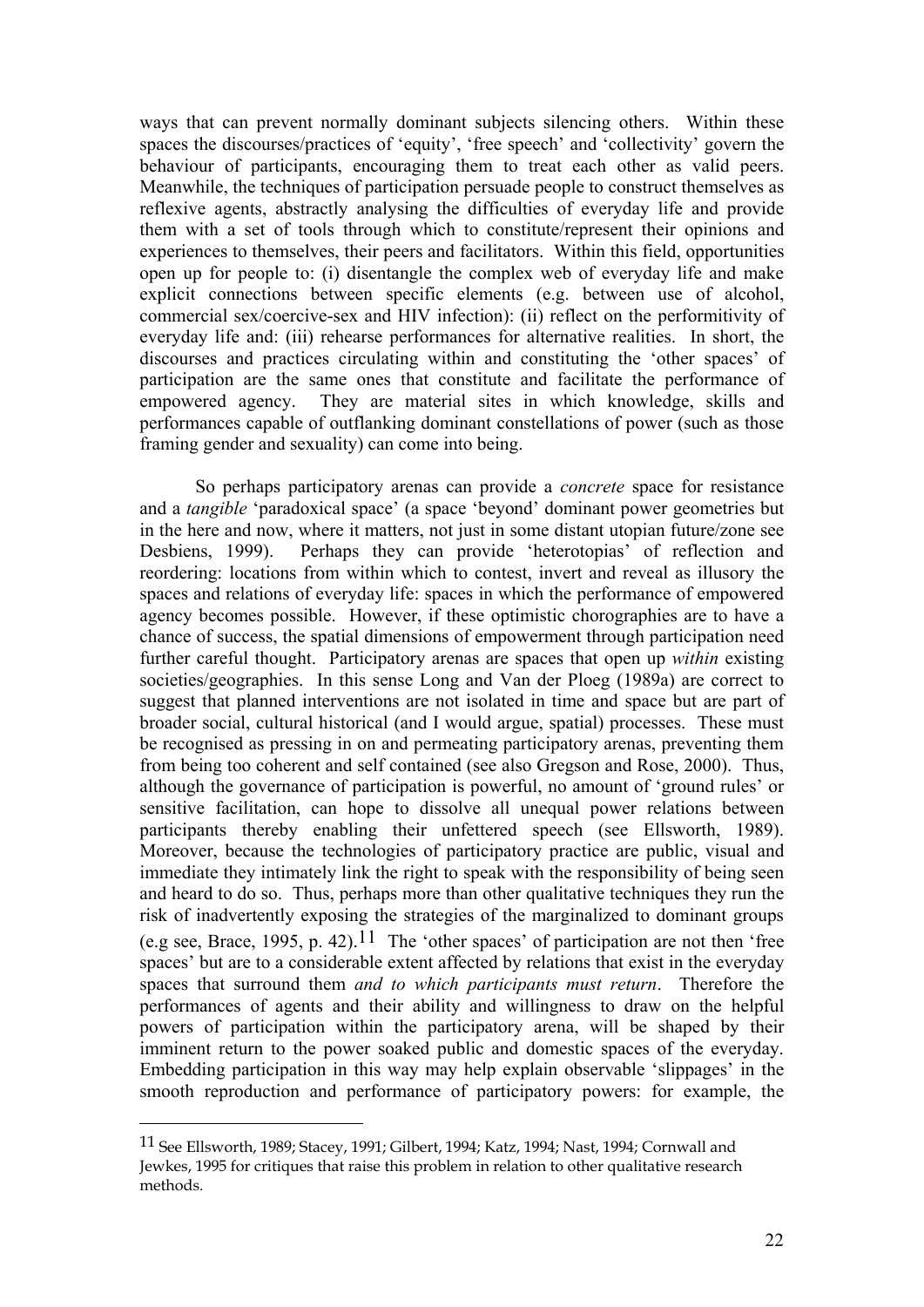continued 'self-muting' and submissive performances of marginalized groups presented with the organisational means to outflank these positionalities. As has been observed, people rarely limit their perception of reality to that defined by the intervening agency as constituting the 'program' (Long and Van Der Ploeg, 1989a: Wallman, 1997; 1998). In light of this, while Gregson and Rose (2000) (among a first geographers to discuss the spatiality of performativity, Pratt, 2000) are correct to suggest that it is not just social actors but also the spaces in which they perform that are produced by power, their account overplays agents' active instantiation of space through performance while underplaying the role that spatial structure plays in framing agency and performance. Location and geographical comparison are key elements of situated consciousness and the way people draw on available discourse and practices. For example, a 'participant' in a project may think: "here is a space in which it seems possible to act differently and to 'do gender' differently, but this is not where I am most of the time, so is it prudent then to act differently here?" In this sense, part of what makes participatory space 'paradoxical' is that while it is brought into being by the performance of discourses and practices that can facilitate empowerment, empowered performances within it may be curtailed by relations constituted in other places.

Returning to the idea that empowerment is not simply a process of enlightenment provides a second reason to take care when mapping participatory arenas as 'heterotopias' of reflection and reconstitution. If empowered agency is the effect of discourses and practices that constitute and govern the temporary time-space social arenas of participation then how are empowered performances to be sustained beyond this field in everyday spaces governed and constituted by quite different powers? This is a particularly pertinent question for participatory HIV projects that seek to empower individuals to negotiate safer-sex in the most private, most power filled spaces of the home. In the literature, the difficulty of facilitating *sustainable* empowerment is recognised as technical or ethical problem (see Maguire, 1987, p. 57; Shaw, 1995 p. 97) the remedy for which is for interventions to take *more time* (e.g. BenMayor, 1991: Blackburn, 1998). However, if empowerment is re-theorise, not as a linear process of enlightenment, but as a repetitive performance in space, then it is likely that it is the ephemeral nature of the participatory *environment,* as much as the limited *lifespan* of projects, that undermines the sustainability of empowerment. Thus contra the 'actor-oriented' school; although planned interventions cannot be separated from the general social milieu, they very often *do* constitute discrete socio-spatial arenas. Many participatory projects are relatively short or one-off exercises that, while aiming to provide the catalyst for sustainable action (Webber and Ison, 1995), often prove unsustainable once the external research team withdraws (see Leurs, 1996; Preston-Whyte and Dalrymple, 1996) *and the arena of empowerment they have sponsored implodes*. So then, perhaps some of the very 'fragility' and segmentation that Long and Villarreal (1996) suggest besets the new knowledge repertoires introduced by interveners, can be explained by the difficulties that actors have in drawing on these knowledges once outside the carefully managed and facilitated arena of a project intervention. Indeed, spatial dimensions may be central to what Long (1992a,b, Long and Villarreal, 1989: 1996) describe as 'transformation at the interface' whereby endogenous actors fail to adopt initiatives in the manner interveners expect.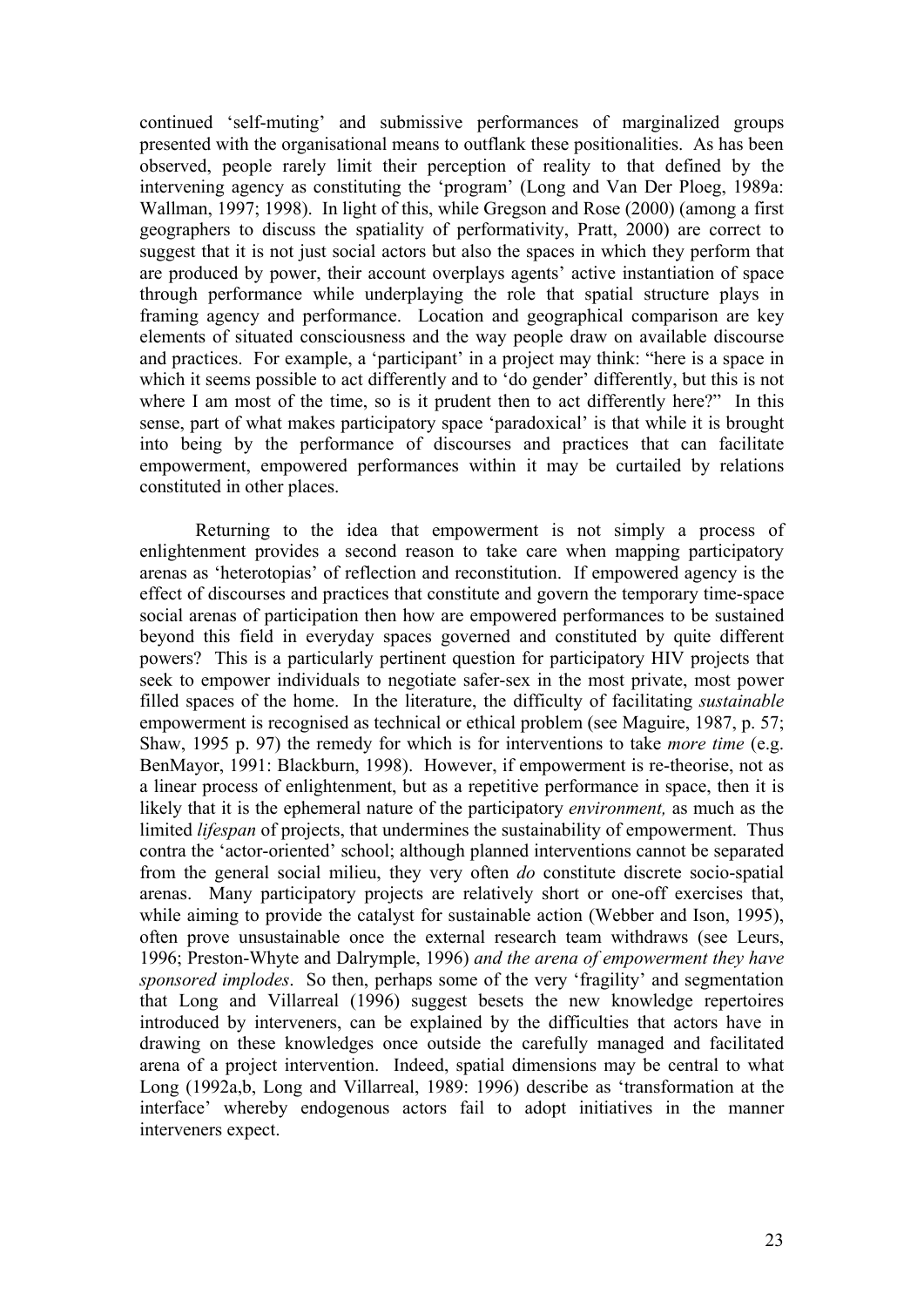Therefore, in contrast to the example given in the paragraph above, one can imagine an *ex*-participant who thinks: "I know there is/was another space in which I once acted quite differently, so why is it now so hard for me to act that way here?" The answer is of course that consciousness, agency and performance are sociospatially relational. If university students find it hard to maintain their empowerment outside the supportive, participative classroom (See Lather, 1991, p.142), how much more difficult will it be for ex-participants of HIV education programs in rural Zimbabwe? It will not be easy for 'empowered' agents to outmanoeuvre dominant frame-works from within everyday contexts that are integral to the reproduction of prevailing alignments and the performance of established identities. It will be especially difficult where non-participants (and some ex-participants) determine that they have a vested interest in the status quo and so struggle to manipulate the meanings embedded in the minutiae of everyday spaces in order to reposition participants within pre-existing frameworks of power. Meursing's (1997) limited success (after intensive one-to-one counselling) in catalysing sustainable behaviour change among HIV positive Zimbabweans once they returned to their own communities and homes, indicates the dangers of simply 'enlightening' participants without thinking through how empowered performances are to be transported to, and reproduced within, everyday life spaces. Work by other geographers on the spatiality of performance fails to address this problem directly. For example, while Gregson and Rose (2000) are enthusiastic that the social relations constituting and constituted within 'car-boot' sale arenas have the *potential* to influence performances within 'mainstream' consumer society, they provide few substantive examples and are much clearer about how dominant frameworks penetrate these alternative arenas. Meanwhile, Rose (1997) records but does not develop the point that participants in an Edinburgh women's HIV/AIDS project felt the need to re-enter the space of the project *everyday* in order to re-perform the positive identities they had developed there and to gain the strength they needed to live the rest of their lives.

A major challenge for the future is to find ways to facilitate the sustained reperformance of empowered performances beyond the carefully managed environments constituted and governed by participation. The discourses and practices of participation and empowerment need to be embedded in the spaces of everyday life *thereby transforming them* (changes in society necessitate changes in space, see Lefebvre, 1991 in Robinson, 2000). One strategy (pursued by the Edinburgh HIV project above) is to open permanent 'project spaces', however this risks 'project dependency' and/or impracticality in situations of limited resources. Another strategy involves attempting to establish self-sustaining social groups that will periodically reconstitute arenas governed by the discourses and practices of participation after the cessation of the formal participatory intervention. The *Stepping-Stones* program attempts this through its propagation of age-sex peer groups. These are entirely novel organs in most African communities and although popular during the project lifecycle because of their independence from the family, church and customary institutions, prove difficult to sustain if intervening agents do not continue to provide periodic facilitation, feed-back and material support (Kesby *et al*,. 2002: see also Cornwall, 1998). A third possibility is for interventions to mobilise pre-existing, organic grouping and/or identify and support local initiatives; feeding participatory discourse and practices into social networks and forums that have a momentum and *presence* independent of a issue specific intervention (see De Koning and Martin, 1996: Baylies and Bujra, 1995). Whatever strategy is adopted, only the 'normalisation' of the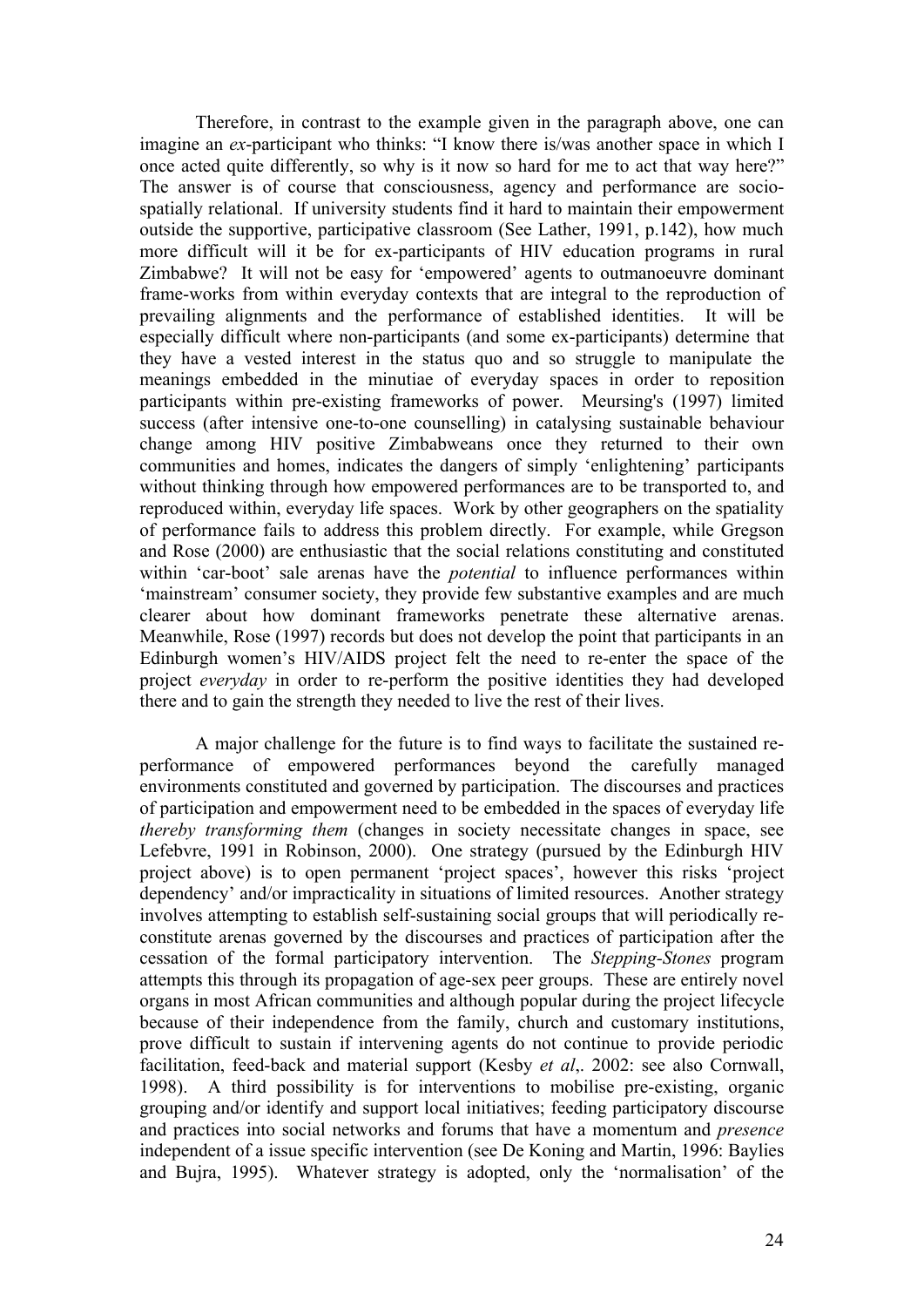discourse and practices that enable empowered performances will enable the outflanking of dominant frame works and the sustainable re-performance of empowered agency. Thus despite Mohan's (1999) reservations, the metaphor of participation as a virus (Blackburn 1998) is useful and particularly apt to HIV interventions: if empowerment through participation is to become endemic a host community its discourses and practices must escape from the 'laboratory' of participatory projects and be transmitted and repeatedly circulated and among the general population (Kesby *et al*., 2002). If the challenge of extra-program sustainability is not met we risk of creating the kind of temporary carnivalesque social [spatial] frameworks that Preston-Whyte and Dalrymple (1996, p.166) suggest characterise certain South African HIV drama projects, which allow yet contain the a 'ritual of rebellion' against prevailing frameworks. It might be that the World Bank, now so enthusiastic to promote 'local participation' has made precisely this calculation: that the 'other spaces' it now sponsors will absorb the energies of the poor in ways that do not threaten the Banks global neo-liberal strategy. If is up to advocates to find ways to prevent participatory projects becoming like Foucault's brothels: heterotopias from which to reflect on the world, but not change it.

Finally and briefly, if we think about empowerment as something that circulates within discourse and practices then a link can be made between what I have said about space and what others have said about scale. While an individual may feel 'empowered' immediately after leaving a participatory project, their cognitive transformation is unlikely to bring about significant changes in dominant frameworks unless it is reinforced and reproduced by wider scale collective action (see Rappaport, 1987, 139: Wallerstein, 1992: Stein, 1997, 67: Crawley 1998, 29). The sites of that action may need to extend beyond local projects however (Mohan, 1999: Mohan and Stokke 2000). HIV/AIDS for example, illustrates how participants in a village project are linked via sexual networks to other communities across a variety of geographical scales and how their vulnerability is a product of gendered cultural frameworks, judicial structures, government policies, chronic poverty and international market mechanisms not simply of their own decision-making. If ex-participants are to sustain empowered performances at the level of their everyday lives then social relations constituted at other scales must be conducive to those performances. Blackburn and Holland's (1998) go some way to addressing this issue by exploring 'scaling up', by which they mean getting governmental and non-governmental organisations to embed participatory discourse and practices within their management structures not just their community 'projects'. Using Smith's (1993) dynamic view of scale as a *socially produced* phenomenon we can see 'scaling-up' as an attempt to 'rescale' participation as an organisational and national (not merely local) phenomenon. In line with Mohan and Stokke's (2000) critique, Smith's (1993) politics of 'rescaling' and 'scale-jumping' could become projects for participatory activity itself. So for example, participants could reflect on the national and international (not just local) sources of vulnerability to HIV and activities in participant communities could be linked with national and international HIV/AIDS organisations and campaigns; drawing on their resources and contributing to their decision making processes. Issues of scale and rescaling are central to the project of embedding empowering discourses and practices in everyday extra-project arenas.

## *Conclusions*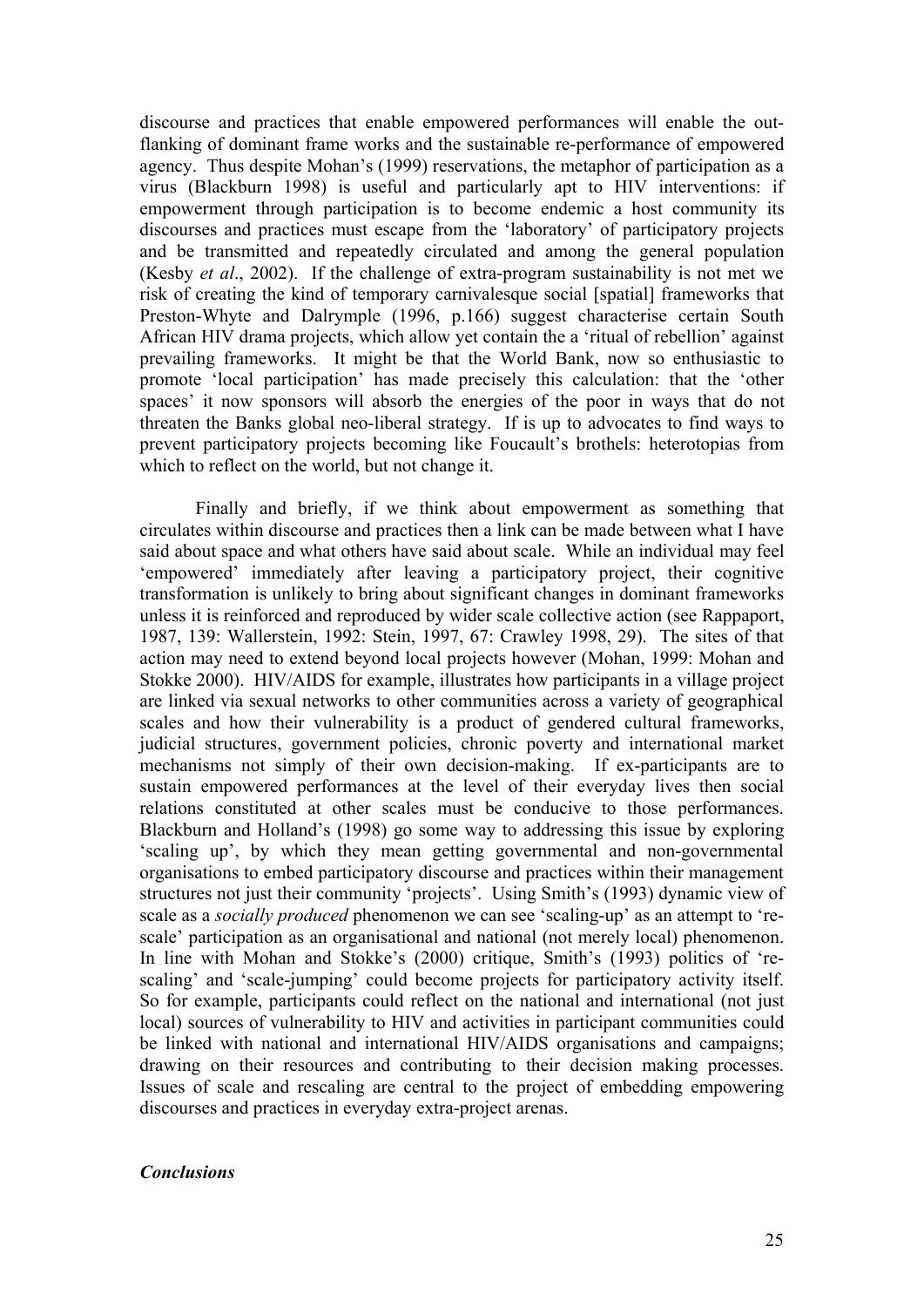When participation really does *tyrannise* it must of course be resisted. Nevertheless, we live in a tyrannical world and difficult choices must be made between competing frameworks of power. If everything is tyrannical, surely some things are more tyrannical than others. While participation is certainly a form of power with potentially dominating effects it is also a form of governance that can constitute agency in transformative ways: a means to transformation *through* tyranny perhaps. In a world in which dominating power fixes but constant flux immobilises, there is a practical necessity for projects of empowerment if agents are to outflank more dominating forms of power in any sustainable way. The theoretical legitimacy of such projects resides in their acknowledgement of their own situatedness and their relative openness to the possibility of further realignment. However, their practical political utility lies in their preparedness to construct and deploy forms of power and governance capable of holding more oppressive forms of power at bay. Thus, participation can offer *one* real and practical means for ordinary people, not just intellectuals, to identify, discuss, re-negotiate, outflank and transform *more dominating* systems of power and to do so with a degree of reciprocity and mutuality within 'interface situations' not merely academic texts. The empirical and practical realities of participatory HIV programs in southern Africa illustrate the limits of poststructuralist theory. They indicate the need to maintain projects of empowerment through participation (not merely those of deconstruction and resistance) in this life and death context if the circumstances that facilitate rapid transmission of this virus are to be transformed. At the same time however, participatory approaches can learn much form post-structuralism. The more I work on issues to do with the social embededness of HIV in Africa (and more recently among Africans in the UK) the more I think it is important to conceive empowerment not as a possession or a process of enlightenment, but as the product of discourses and practices that must constantly be re-performed if their power effects are to be stabilised. More particularly, in the context of these interventions, I think it is vital to think about the spatial dimensions of participation and the contextual nature of empowerment. The post-structuralist critique of participation does much to expose both the dominating and productive effects of participatory power within the arena of its own governance but we are only just beginning to contemplate the implications of what the spatial embeddedness of participatory power means for the sustainability of empowered performances beyond the carefully managed boundaries of such interventions. These questions are of vital importance for those working on HIV since our hope is to facilitate empowered performances in the most private spaces of home; arenas governed by and constituted through, discourses and practices quite different to those that constitute arenas of participation. It is my hope that this paper will help stimulate discussion around the very important questions of how empower performances can be sustained in everyday spaces and how the normalisation of the discourse and practices that effect empowerment can eventually come to transform everyday spaces/relations.

#### **References**

Allen, J. (1999) 'Spatial assemblages of power: from domination to empowerment'. In Massey, D. Allen, J. and Sarre, P. (eds) Human Geography today. (Cambridge: Polity Press) pp. 194-218.

Batliwala, S. (1994) 'The meaning of women's empowerment: new concepts for action' in Sen, G. Adrienne, G., Cen G, and Chen, L. (eds) *Population policies reconsidered: health empowerment and rights.* (Cambridge: Harvard University press) pp. 127-138.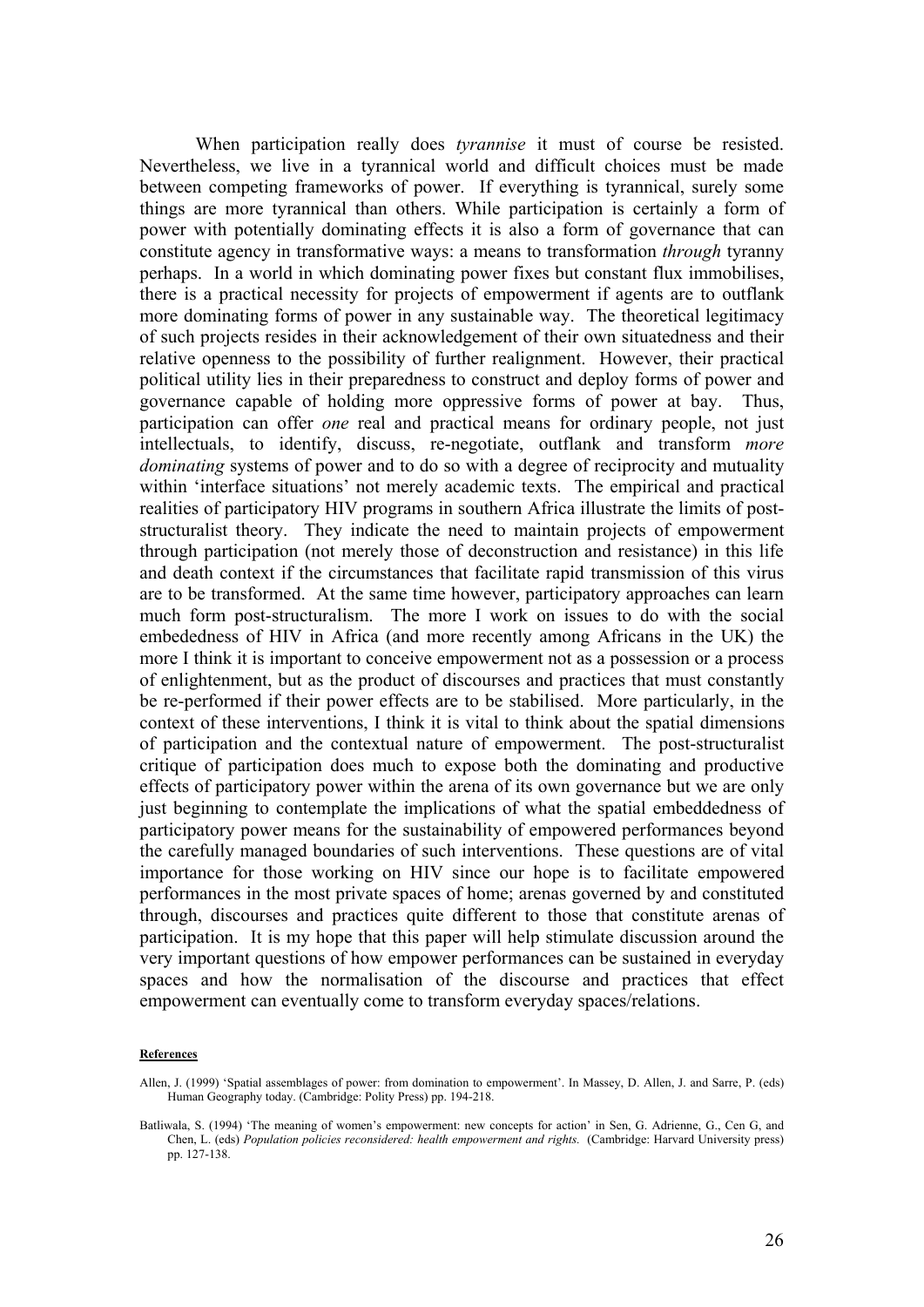- Baylies, C. and Bujra, J. (1995) Discourses of Power and Empowerment in the Fight Against HIV/AIDS in Africa. In Aggleton, P., Davies, P. and Hart, G. *AIDS: Safety, Sexuality and Risk*. (Taylor and Francis) pp. 194-222.
- BBC News Online, (2003) 'Dirty Needles research rejected'. *BBC News UK edition*. http://news.bbc.co.uk/1/hi/health/2782483.stm (accessed 20 February 2003).
- Benmayor, R. (1991) 'Testimony, action research and empowerment: Puerto Rican women and popular education'. In Gluck, S. and Patai, D. (eds.) *Women's words: the feminist practice of oral history*. (London: Routledge) pp. 159-174.
- Blackburn, J. (1998) 'Conclusion'. In Blackburn, J. and Holland, J. (eds.) *Who changes: institutionalising participation in development*. (Exeter: Intermediate Technology Publications Ltd) pp167-172.
- Blackburn, J. and Holland, J. (1998) 'General introduction'. In Blackburn, J. and Holland, J. (eds.) *Who changes: institutionalising participation in development*. (Exeter: Intermediate Technology Publications Ltd) pp1-8.
- Brace, S. (1995) 'Participatory rural appraisal, a significant step forward in understanding relationships between poor people and their environment'. In Binns, T. (ed) *People and environment in Africa*. (Chichester: john Wiley) pp. 39-46.
- Chambers, R. (1994a) 'The origins and practice of participatory rural appraisal', *World development* 22 (7) 953-69
- Chambers, R. (1994b) 'Participatory rural appraisal (PRA): analysis and experience' *World development* 22 (9) 1253-68
- Chambers, R. (1994c) 'Participatory rural appraisal (PRA): challenges, potential and paradigm' *World development* 22 (10) 1437-54
- Chambers, R. (1997) *Whose reality counts: putting the last first*. (London: IT publications).
- Chouinard, V. (1994a) Editorial: Reinventing Radical Geography: Ia all that's Left Right?' *Environment and Planning: D Society and Space* 12, 2-6.
- Chouinard, V. (1994b) 'Geography, Law and Legal Struggles: Which Ways ahead?' *Progress in Human Geography* 18 (4), 415- 440.
- Chouinard, V. (1996) 'Gender and Class Identities in Process and in Place: the Local State as a Site of Gender and Class Formation' *Environment and Planning A* 28, 1485-1506.
- Chouinard, V. (1997) 'Guest Editorial: Making Space for Disabling Differences: Challenging Ableist Geographies'. *Environment and Planning D: Society and Space* 15, 379-390.
- Clayton, D. (2000a) 'Governmentality'. In Johnston, R.J., Gregory, D., Pratt, G. and Watts, M. (eds.) *The dictionary of Human Geography: 4th Edition*. (Oxford: Blackwell) pp. 318-319.
- Clayton, D. (2000b) 'Biopower'. In Johnston, R.J., Gregory, D., Pratt, G. and Watts, M. (eds.) *The dictionary of Human Geography: 4th Edition*. (Oxford: Blackwell) pp. 48.
- Clegg, S. (1989) *Frameworks of Power* (London: Sage).
- Cleaver, F. 2001 'Institutions, agencies and the limits of participatory approaches to development' in Cook, B. and Kothari, U. eds. *Participation the New Tyranny?* (London: Zed Books) pp. 36-55
- Clifford, J. and Marcus, G. (eds) (1986) *Writing Culture; The Poetics and Politics of Ethnography.* (University of California Press, Berkeley, London).
- Cooke, B. 2001 The social psychological limits of participation? In Cook, B. and Kothari, U. 2001 'The case for participation as Tyranny' in Cook, B. and Kothari, U. eds. *Participation the New Tyranny?* (London: Zed Books) pp. 102-121

Cook, B. and Kothari, U. (2001a) eds. *Participation the New Tyranny?* (London: Zed Books).

- Cook, B. and Kothari, U. 2001b 'The case for participation as Tyranny' in Cook, B. and Kothari, U. eds. *Participation the New Tyranny?* (London: Zed Books) pp. 1-15
- Cornwall, A. (1998) Gender, participation and the politics of difference. In Guijt, I. and Shah, M. (eds.) *The myth of community: gender issues in participatory development* (London: Intermediate Technology publications) p. 46-57.

Cornwall, A. and Jewkes, R. (1995) What is Participatory Research? *Social Science and Medicine* 41 (12), 1667-1676

- Cornwall, A. and Welbourn, A. 2000 'From reproduction to rights: participatory approaches to sexual and reproductive health' *PLA Notes* 37, 14-21
- Crang, P. (1992) 'The politics of Polyphony: reconfigurations in Geographical authority' Society and Space 10 pp. 527-549
- Crawley . H. (1998) 'Living up to the empowerment claim? The potential of PRA' in Guijt, I. and Shah, M. eds *The myth of community: gender issues in participatory development* (London: Intermediate Technology publications) p. 24-34.

De Koning, K. and Martin, M. (1996) *Participatory research in health: issues and experiences*. (London: Zed Books).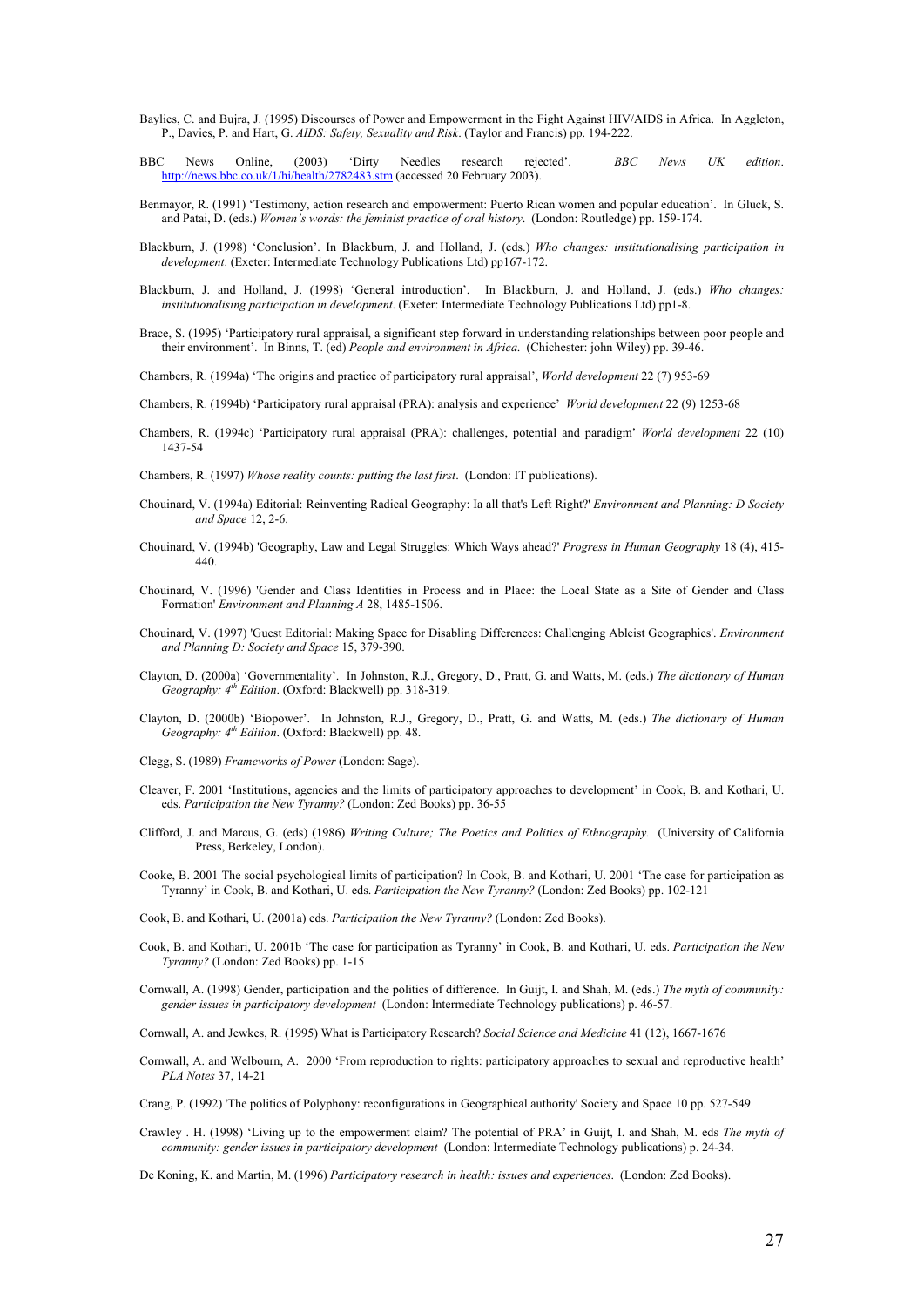- Desbiens, C. (1999) 'Feminism 'in' geography. Elsewhere, beyond and the politics of paradoxical space' *Gender, place and culture* 6 (2), 179-185.
- Edwards, M. (1996) 'How relevant is development studies?' In Schuurman, F. (ed.) *Beyond the impasse: New directions in development theory*. (London: Zed books) pp. 77-92.
- Ellsworth, E. (1989) 'Why doesn't this feel empowering?: Working through the repressive myths of critical pedagogy'. *Harvard Educational Review* 59 (3) pp.297-324

Farrow, H. Moss, P. Shaw, B. (1995) 'Symposium on Feminist Participatory Research'. *Antipode* 27 (1), 71-74.

- Foucault, M. (1977 original 1975) *Discipline and Punish: the Birth of the Prison* (London, Allen Lane)
- Foucault, M. (1978 original 1976) *The history of sexuality: an introduction* (London, Penguin Books)
- Foucault, M. (1980 original 1976) 'Questions on Geography'. In Gordon, C. (ed) *Power/Knowledge: Selected interviews and other writings 1972-1977.* (Brighton: Harvester press).
- Foucault, M. (1984 original 1983) 'On the genealogy of ethics: an overview of work in progress'. In Rabinow, P. (ed.) *The Foucault reader.* (Pantheon Books New York) p. 340-372

Foucault, M. (1986 original 1967) 'Of other spaces'. *Diacritics – a review of contemporary criticism* 16 (1), 22-27.

Friedmann, J. (1992) *Empowerment: the politics of alternative development.* (Oxford: Blackwell).

- Giddens, A. (1984) *The constitution of society*. Cambridge: Polity Press.
- Gilbert, M. (1994) 'The politics of location: doing feminist research at "home"'. *Professional Geographer* 46, 90-96.
- Gordon, G. and Phiri, F. 2000 Moving beyond the 'KAP GAP': a community based reproductive health programme in Eastern Province, Zambia' *PLA Notes* 37, 67-37.
- Gregson, N. and Rose G. (2000) 'Taking Butler elsewhere: performativities, spatialities and subjectivities' *Environment and Planning D: Society and space*. 18, 433-452.
- Guijt, I. and Shah, M. eds (1998a) *The myth of community: gender issues in participatory development* (London: Intermediate Technology publications)
- Guijt, I. and Shah, M. (1998b) Waking up to power, conflict and process in Guijt, I. and Shah, M. (eds) *The myth of community: gender issues in participatory development* (London: Intermediate Technology publications) pp. 1-23
- Guijt, I. Kisadha, T. and Mukasa, G. 1998 'Agreeing to disagree: dealing with gender and age in Redd Bara Uganda' in Guijt, I. and Shah, M. (eds) *The myth of community: gender issues in participatory development* (London: Intermediate Technology publications) pp. 228-242

Hagey, R. (1997) The use and abuse of participatory action research. *Chronic Diseases in Canada* 18 (1) 1-4.

Hailey, J. 2001 'Beyond the formulaic: process and practice in South Asian NGOs', in Cook, B. and Kothari, U. eds. *Participation the New Tyranny?* (London: Zed Books) pp. 88-101

Hawks, Jane. 1991 'Power: a concept analysis'. *Journal of Advanced Nursing* 16, 754-762

- Henkel, H. and Stirrat, R. 2001 'Participation as spiritual duty; empowerment as secular subjection' in Cook, B. and Kothari, U. eds. *Participation the New Tyranny?* (London: Zed Books) pp. 168-184
- hooks, B. (1990) 'Choosing the Margin as a space of radical openness' in hooks, B. 1990 *Yearning: race gender and Cultural politics*. (Boston M.A. Southend Press).
- IDS (Institute of Development Studies) (1996) Introductory PRA Methodology Pack (Unpublished Study Pack, Institute of Development Stuidies, University of Sussex may 1996)
- Jewkes, R. (2000) 'Stepping Stones: feedback from the field (South Africa)' http://www.actionaid.org/stratshope/aajewkes.html (accessed 24/05/01)

Johnston, R. Gregory, D. Pratt, G. and Watts, M. 2000 *The dictionary of Human Geography 4th Edition* (Oxford: Blackwell).

Kabeer, N. (1999) 'Resources, agency, achievements: reflections on the measurement of women's empowerment'. *Development and Change* 30, 435-464.

Katz Cindi (1994) 'Playing the field; questions of fieldwork in geography'. *Professional Geographer* 46, 54-102.

Kesby, M. (1996) Arenas for control, terrains of gender contestation; Guerrilla struggle and counter-insurgency warfare in Zimbabwe 1972-1980. *Journal of Southern African Studies* 22 (4), 561-584.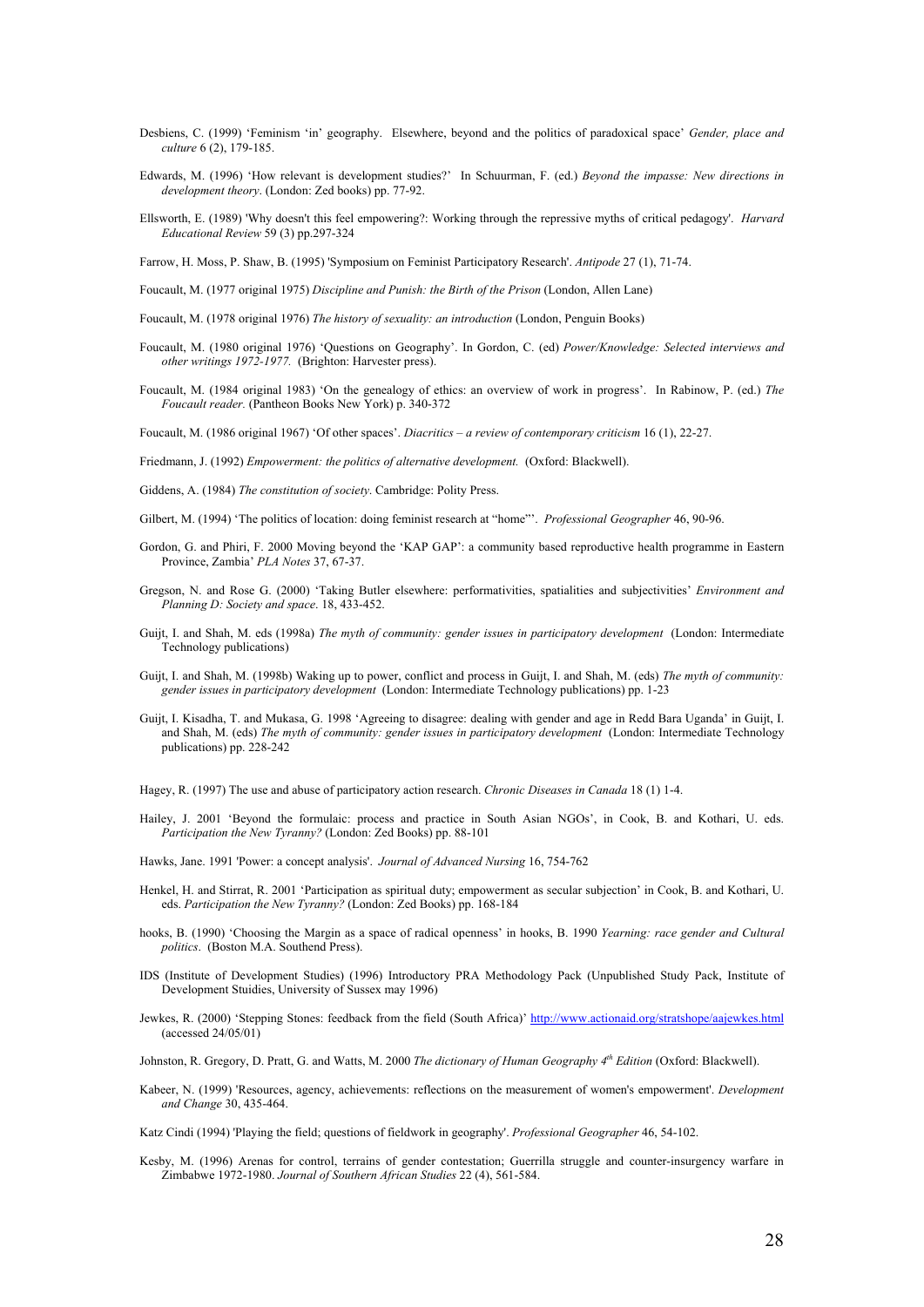- Kesby, M. (1999) Locating and dislocating gender in rural Zimbabwe: the making of space and the texturing of bodies. *Gender, place and culture* 6 (1), 27-47.
- Kesby, M. (2000a) Participatory diagramming: deploying qualitative methods through an action research epistemology. *Area* 32 (4) 423-435
- Kesby, M. 2000b Participatory diagramming as a means to improve communication about sex in rural Zimbabwe: a pilot study. Social Science and Medicine 50, 1723-1741
- Kesby, M., Moyo, I., Maposhere, C., Tavengwa, I. and Mhlanga, T. (2002) A review and evaluation of the Stepping Stones participatory HIV education project run by local NGO Tsungirirai, in Mhondoro North, Zimbabwe March-July 2000. (Unpublished report: School of Geography, University of St Andrews, Scotland).
- Kesby, M., Fenton, K., Boyle, P., and Power, R., (2003a) An Agenda for future research on HIV and sexual behaviour among African Migrant communities in the UK. *Social Science and Medicine*
- Kesby, M., (2003b) Participatory diagramming and the ethical and practical challenges of helping African *themselves* to move 'beyond epidemiology'. In Kalipeni, E., Craddock, S., Oppong, J. and Ghosh, J. (eds.) *HIV/AIDS in Africa: Beyond Epidemiology*. (Blackwell).
- Kinnaird, V. and Hyma, B. (1993) In search of Working Models of Gender Sensitive Participatory Research. *Environments* 22  $(1)$ , 9-20.
- Kitchen, R. 1999 'Morals and Ethics in Geographical Studies of Disability' in PROCTOR, J. and SMITH, D. (eds) *Geography and Ethics: Journeys Through a Moral Terrain* (London; Routledge).
- Kothari, U. (2001) 'Power, Knowledge and social control in participatory development' In Cook, B. and Kothari, U. 2001 'The case for participation as Tyranny' in Cook, B. and Kothari, U. eds. *Participation the New Tyranny?* (London: Zed Books) pp. 139-152
- Lather, P. (1991) *Getting smart: feminist research and pedagogy with/in the postmodern*. (New York: Routledge)
- Leurs, R. (1996) 'Current Challenges Facing Participatory Rural Appraisal'. *Public Administration and Development* 16, 57-72.
- Long, N. (1989a) 'Introduction: the raison d'etre for studying rural development interface'. In Long, N. (ed) *Encounters at the interface: a perspective on social discontinuities in Rural development*. (Landbouwuniversiteit Wegeningen: Wageningen Sociolische studies 27) p.1-7
- Long, N. (1989b) 'Encounters at the interface: a perspective on social discontinuities in Rural development'. In Long, N. (ed) *Encounters at the interface: a perspective on social discontinuities in Rural development*. (Landbouwuniversiteit Wegeningen: Wageningen Sociolische studies 27) p.1-7
- Long, N (1992a) 'Introduction' In Long, N and Long A. *Battle fields of knowledge: the interlocking of theory and practice in social research and development*. (London: Routledge) pp. 3-15
- Long, N. (1992b) From paradigm lost to paradigm regained?: the case for an actor-oriented sociology of development. In Long, N and Long A. *Battle fields of knowledge: the interlocking of theory and practice in social research and development*. (London: Routledge) pp. 16-43.
- Long, N. (1992c): 'Conclusion'. In Long, N. and Long A. eds. *Battle fields of knowledge; the interlocking of theory and practice in social research and development,* London: Routledge, 268-277.
- Long, N. and Van Der Ploeg, J. (1989a) 'Demythologizing planned intervention: an actor perspective'. *Journal of the European society of rural sociology* 29, 226-249.
- Long, N. and Van Der Ploeg, J. (1989b) 'New challenges in the sociology of rural development'. *Sociologia Ruralis* XXVIII-1,  $30 - 41$
- Long, N. and Villarreal, M. (1989) The changing lifeworlds of women in a Mexican Ejido: the case of the bee-keepers of Ayuquila and the issue of intervention. In long, N. (ed.) Encounters at the interface: a perspective on social discontinuities in rural development. Agricultural University Wageningen)
- Long, N. and Villarreal, M. (1996) Exploring development interfaces: from the transfer of knowledge to the transformation of meaning. In Schuurman, F. (ed) *Beyond the impasse: new directions in Development Theory.* (Zed books; London) 140-168.
- Madan, T. (1987) 'Community Involvement in Health Policy: Socio-structural and Dynamic Aspects of Health Beliefs'. *Social Science and Medicine* 25 (6), 615-620.
- Maguire, P. (1987) *Doing Participatory Research: a Feminist Approach* (Amerst, Massachusetts; Centre for International Education, University of Massachusetts).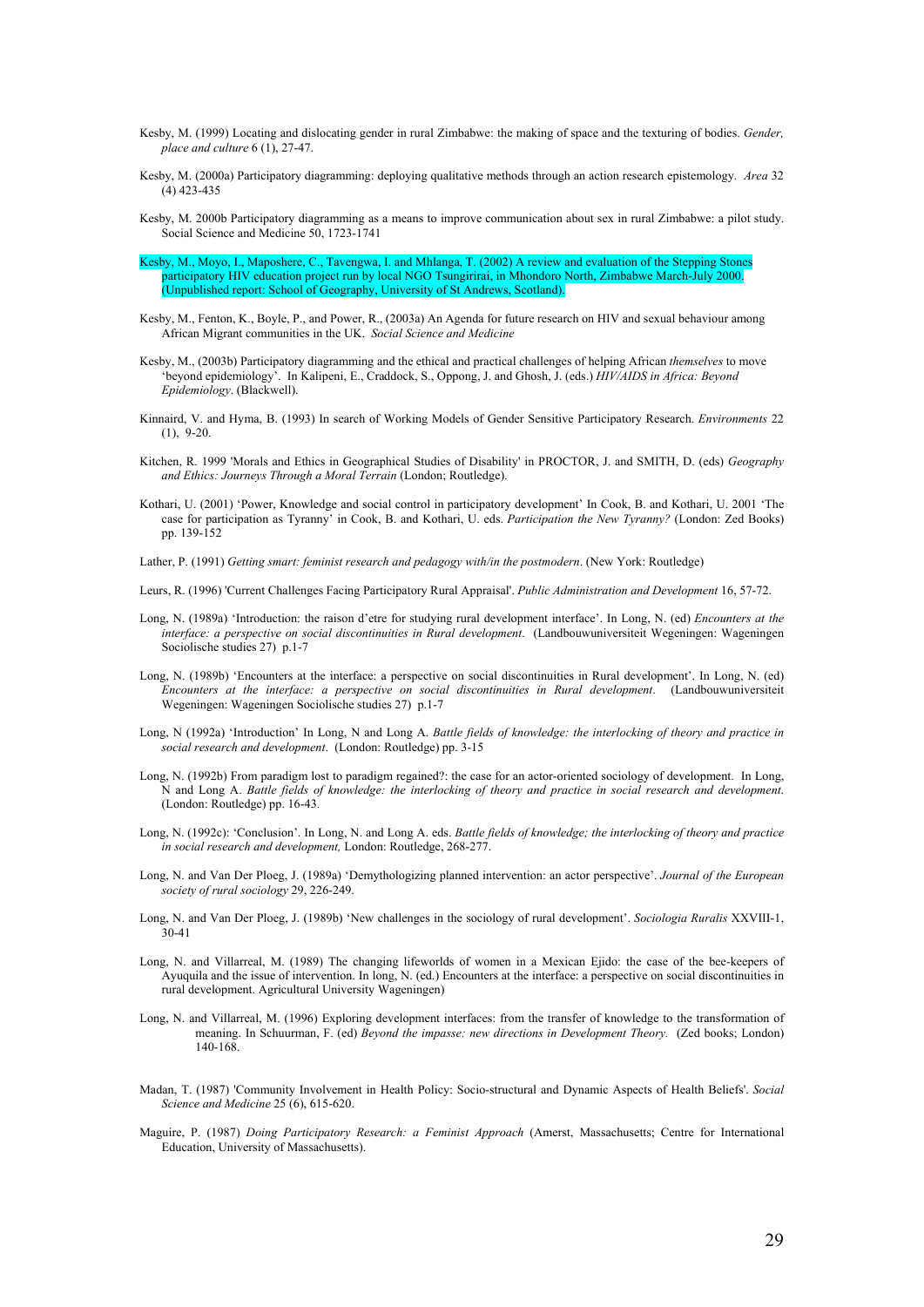Mayoux, L. (1995) Beyond Naivety: Women, Gender Inequality and Participatory Development. *Development and Change* 26, 235-258.

McDowell, L. and Sharpe, J. (eds.) (1999) *A feminist glossary of human geography* London: Arnold.

Meursing, K. (1997) *A world of silence: living with HIV in Matabeleland Zimbabwe*. (Amsterdam: Royal Tropical Institute)

Millar, J. (2000) *The passion of Michel Foucault*. Harvard University press.

- *Mitchell, K. (1997) 'Different diasporas and the hype of hybridity'.* Environment and Planning D: Society and space *15, 533-553.*
- Mohan, G. 1999 'Not so distant, not so strange: the personal and political in participatory research' *Ethics place and environment* 2 (1) 41-54
- Mohan, G. and Stokke, K. 2000 'Participatory development and empowerment: the dangers of localism' *Third world quarterly* 21 (2) 247-268
- Mohan, G. (2001) 'Beyond participation: strategies for deeper Empowerment'. in Cook, B. and Kothari, U. eds. *Participation the New Tyranny?* (London: Zed Books) pp. 153-167.
- Mosse, D. (1994) Authority, Gender and Knowledge: Theoretical Reflections on the Practice of Participatory Rural Appraisal. *Development and Change* 25, 497-526
- Nast, H. (1994) 'Women in the field: critical feminist methodologies and theoretical perspectives'. *Professional Geographers* 46 (1), 54-102.
- Nelson, L, 1999 'Bodies (and spaces) do matter: the limits of performativity'. *Gender Place and Culture* 6 (4), 331-353.
- Nelson, N. and Wright, S. eds. (1995) *Power and participatory development*. (London Intermediate Technology publications).
- Oliver, M. (1997) 'Emancipatory Research: Realistic Goal or Impossible Dream?' in BARNES, C. and MERCER, G. (eds.) *Doing Disability Research.* (Leeds; The Disability Press) pp. 15-31.
- Patai, D. (1991) 'US academics and thirdworld women: is ethical research possible?' In Gluck, S. and Patai, D. (eds) *Women's words: the feminist practice of oral history.* (Routledge: London) pp. 137-53
- Patel, S. (1996) From seed to tree: building community organisations in India's cities. In Walters, S. and Manicom, L. (Eds) Gender in popular education: Methods for empowerment. (London: Zed Books) pp. 89-98.
- Pratt, G. 2000 'performativity' in Johnston, R., Gregory, D., Pratt, G. and Watts, M. 2000 *The Dictionary of Human Geography: fourth edition.* (Oxford; Blackwell) pp. 578.
- Preston-Whyte, E. and Dalrymple, L. (1996) Participation and action: reflections on community based AIDS interventions in South Africa'. In De Koning, K. and Martin. M. (eds.) *Participatory research in health: issues and experiences*. (London: Zed books) pp.108-118.
- Rappaport, J. 1987 'Terms of empowerment/exemplars of prevention: towards a theory of community psychology'. *American journal of community psychology*, 15 (2), 121-148.
- Robinson, J. (2000) 'Feminism and the spaces of transformation'. *Transactions of the Institute of British Geographers* NS 25, 285-301.

Robinson-Pant, A. (1996) 'PRA: a New Literacy?' *Journal of International Development* 8 (4),531-551.

- Rocheleau, D. (1995) 'Maps, Numbers, Texts, and Context: Mixing Methods in Feminist Political Ecology'. *Professional Geographer* 47 (4), 458-466.
- Rose, G. (1993) 'A politics of Paradoxical space' in Rose, G. *Feminism and Geography: the limits of Geographical Knowledge*. (Cambridge: Polity Press).
- Rose, G. 1997 'Performing inoperative community: the space and the resistance of some community arts projects'. In Pile, S and Keith, M (eds) *Geographies of resistance*. (London: Routledge)

Routledge, P. (1992) 'Putting politics in its place; Baliapal, India, as a terrain of resistance' *Political Geography* 11 (6) 588-611

Routledge, P. (1996) 'The third space of critical engagement' *Antipode* 28 (4), 399-419.

- Routledge, P. (1997) 'The imagineering of resistance: Pollok Free State and the practic of postmodern politics' *Transactions of the Institute of British Geographers* NS 22 (3), 359-376.
- Routledge, P. and Simons, J. (1995) 'Embodying spirits of resistance'. *Environment and Planning D Society and Space* 13, 471- 498.